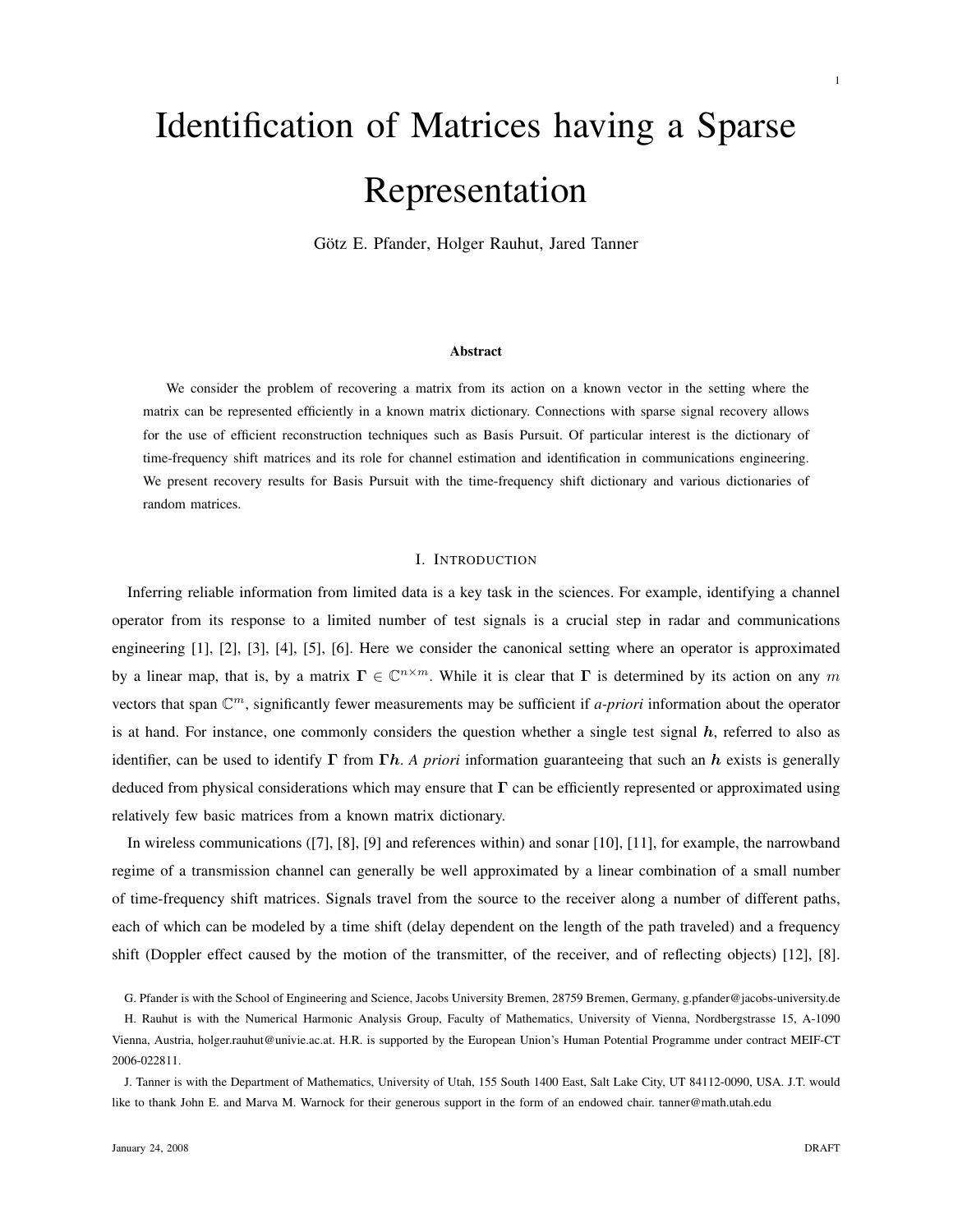It is frequently assumed, that the number of relevant (but unknown) paths, that is, in slightly simplified terms the number of involved time-frequency shifts is relatively small when compared to the symbol length. For example, for mobile communications the number of paths required to well approximate a channel in rural areas or typical urban regiments does not exceed 10 [9, pages 266,283], see also [13], [7]. In wireless communications the benefit of recovering the operator at the receiver is clear. Knowledge of the operator is necessary to invert it and to recover the information carrying channel input from the channel output.

Complexity regularization has recently seen a resurgence of interest in the signal processing community under the monikers *sparse signal recovery* and *sparse approximation*. In sparse signal recovery, one seeks the solution of an underdetermined system of equations  $Ax = b$ ,  $A \in \mathbb{C}^{n \times N}$ ,  $n < N$ , with x having the fewest number of non-zero entries from all solutions of  $Ax = b$ . We show in Section II that the identification of a matrix from its action on a single test signal falls into the same setting as sparse signal recovery when the matrix is known to have a sparse representation. This observation allows us to adopt efficient algorithms from sparse signal recovery for the sparse matrix identification question. Examples of applications include the channel identification, estimation, or sounding problem described in part above, which also have been considered in the case of time-invariant channels in [14], [15], [16]. Numerical results based on Basis Pursuit have been obtained for time-varying channels in [17]. Further, the application of recovery methods of sparsely represented operators to radar measurements is discussed in [2].

In brief, the content of this paper is organized as follows. In Section II we formalize the matrix identification problem for matrices with sparse representations. We establish a connection to the recovery problem of vectors with sparse representations and state the main results that are proven and discussed in greater detail in Section IV and Section V. In particular, we consider matrix ensembles of random Gaussian or Bernoulli matrices as well as partial Fourier matrices (Section II-A and Section IV).

In Section II-B and Section V we consider matrix dictionaries of time-frequency shift matrices which are of particular interest due to their efficacy in approximating time-varying transmission channels. We would like to emphasize that the common framework of the identification problem for matrices with a sparse representation and the sparse signal recovery problem implies that the results achieved on the recovery of matrices with a sparse representation in the dictionary of time-frequency shift matrices are at the same time results for the recovery of signals with a sparse representation in Gabor frames.

In Section VI we briefly discuss the use of several test vectors instead of just one, and comment on how this improves corresponding recovery results.

We conclude with numerical experiments in Section VII. They verify our main results concerning sparse representations with time-frequency shift matrices stated in Theorem 2.3, and show that the precise recoverability thresholds follow those proven for Gaussian random matrices in [18]; that is, for matrices having a k-sparse representation we observe Basis Pursuit to successfully recover the matrix from its action on a single vector provided  $k \leq n/(2 \log n)$ .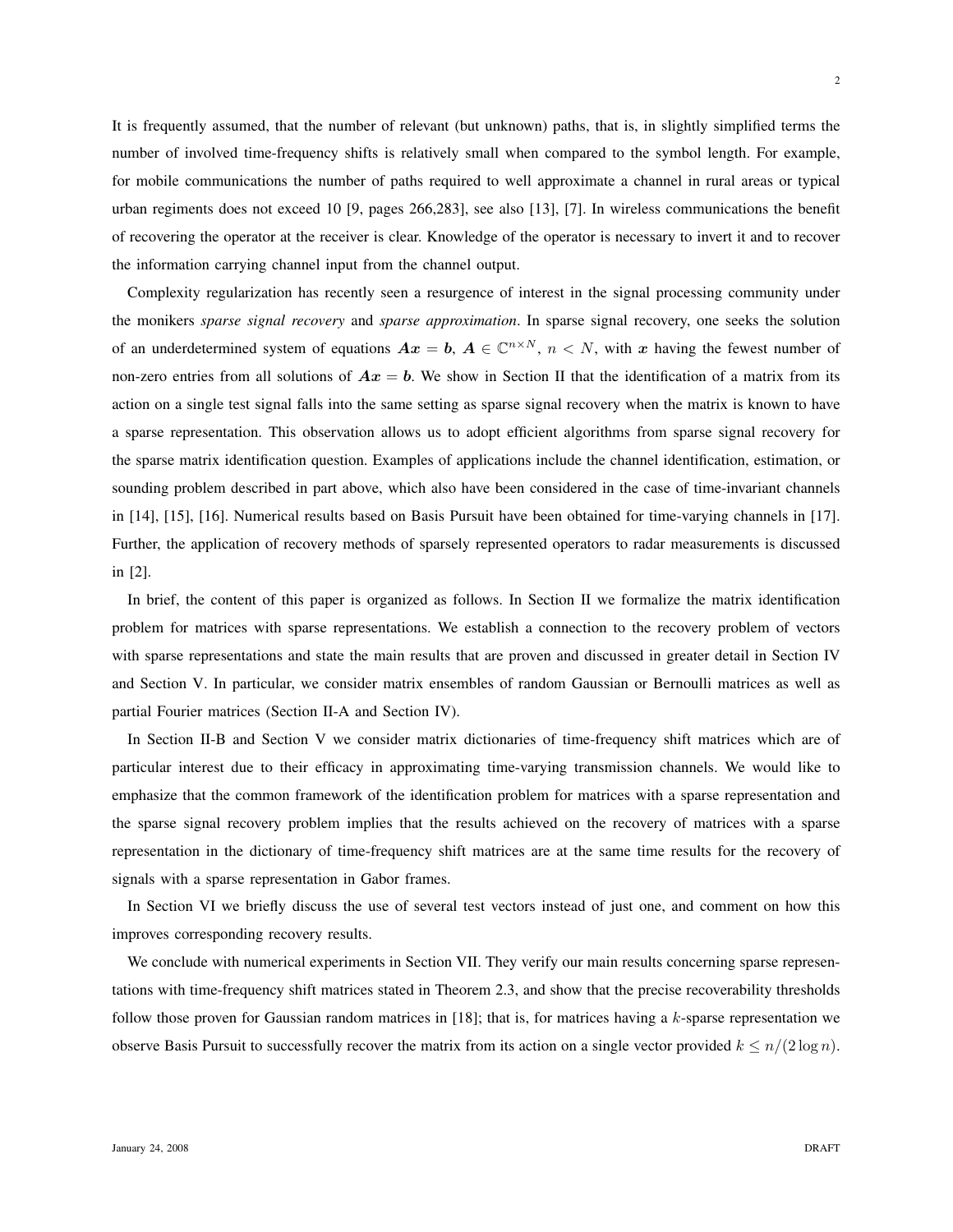#### II. MAIN RESULTS AND CONTEXT

Before comparing the matrix identification problem with sparse signal recovery, we formalize the notion of a matrix having a k-sparse representation.

*Definition 2.1:* A matrix  $\Gamma$  has a k-sparse representation in the matrix dictionary  $\Psi = {\Psi_j}_{j=1}^N$  if

$$
\mathbf{\Gamma} = \sum_j x_j \Psi_j \qquad \text{with} \quad ||\mathbf{x}||_0 = k,
$$

and  $||x||_0$  counts the number of non-zero entries in x, that is  $||x||_0 = |\text{supp } x| = \text{cardinality}\{x_j : x_j \neq 0\}.$ 

The set of elementary matrices comprising  $\Psi$  may form a basis for  $\mathbb{C}^{n \times m}$  but it may as well only span a subspace of  $\mathbb{C}^{n \times m}$  and/or contain linearly dependent subsets. In Definition 2.1 we place no restrictions on the dictionary  $\Psi$ .

Identification of matrices having a sparse representation from their action on a single vector (henceforth referred to simply as *sparse matrix identification*, which is not to be confused with the notion of sparse matrices in numerical analysis) can be formulated as sparse signal recovery problem through the simple observation that the action of  $\Gamma$ on a test signal  $h \in \mathbb{C}^m$  can be expressed as

$$
\begin{array}{rcl}\n\Gamma h & = & \Big(\sum_{j=1}^{N} x_j \Psi_j\Big) h = \sum_{j=1}^{N} x_j (\Psi_j h) \\
& = & (\Psi_1 h \, | \, \Psi_2 h \, | \, \dots \, | \, \Psi_N h) \, x = (\Psi h) x\n\end{array}\n\tag{1}
$$

where  $\mathbf{x} = (x_1, x_2, \cdots, x_N)^T$  and  $(\boldsymbol{\Psi} \boldsymbol{h}) = (\boldsymbol{\Psi}_1 \boldsymbol{h} | \boldsymbol{\Psi}_2 \boldsymbol{h} | \ldots | \boldsymbol{\Psi}_N \boldsymbol{h}).$ 

In classical sparse signal recovery the sparsest vector x satisfying  $Ax = b$  is sought given b and A; to identify the matrix  $\Gamma$ ,  $\Gamma h$  takes the place of b and the  $j<sup>th</sup>$  column of A is  $\Psi_j h$  for  $j = 1, 2, ..., N$ .

As mentioned above, we note that in case of the  $\Psi_i$  being time-frequency shift matrices, the columns in  $A =$  $(\Psi h)$  form a Gabor system with window h [19], [20], [21]. Consequently, all our identifiability results concerning representations with time-frequency shift matrices are also results for the recovery of signals that are sparse in a Gabor system.

*Remark 2.1:* Although sparse matrix identification can be cast as sparse signal recovery, two important differences should be noted.

- In most applications, sparse signal recovery is only of interest for  $k$ -sparse vectors with  $k < n$ , as the linear dependence of the N columns of  $A \in \mathbb{C}^{n \times N}$ ,  $n < N$ , implies that n-term solutions x for  $Ax = b$  are never unique. However, in some cases an n-term solution might be of interest if there is no sparser solution of  $Ax = b$ . In contrast, the goal in sparse matrix identification is not to represent  $b = \Gamma h$  efficiently, but to recover Γ. The non-uniqueness of *n*-term solutions to  $(\Psi h)x = \Gamma h$  implies that there always exist infinitely many *n*−sparse matrices  $\Gamma'$  consistent with the observations  $\Gamma'h = \Gamma h$ . As such, the recovery of an *n*-sparse x in the sparse matrix identification setting does not give any information about the matrix to be identified,  $\Gamma$ .
- In sparse signal recovery the columns of  $A$  are used to represent or to approximate  $b$ , whereas for sparse matrix identification the matrices  $\Psi_j$  are used to represent or approximate Γ. However, unlike sparse signal recovery where the columns of A appear explicitly in the reconstruction, the  $\Psi_j$  do not appear explicitly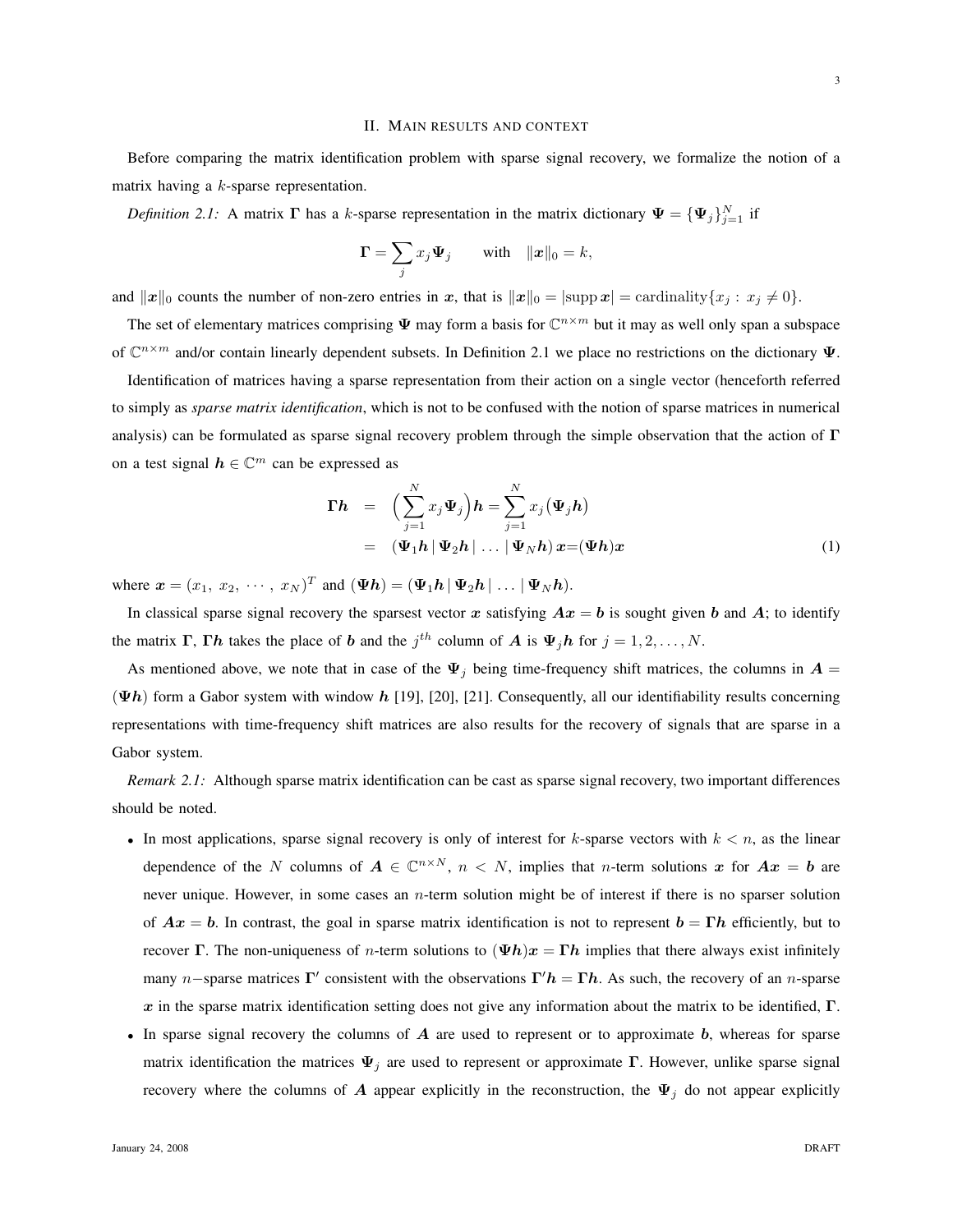when sparse matrix identification is cast as sparse signal recovery (1); rather, only the action of  $\Psi_j$  on the test vector h is utilized. The test vector  $h \in \mathbb{C}^m$  has no analog in traditional sparse signal recovery, and can be exploited in sparse matrix identification to design desirable characteristics in  $\Psi_j h$ . This design freedom is utilized extensively in our main results concerning the matrix dictionary of time-frequency shifts, Theorem 2.3.

Note that the computational difficulty in sparse signal recovery, sparse approximation, and our formulation of sparse matrix identification arises from the fact that the support set of the non-zero entries in  $x$  is unknown. While the direct solution of finding the sparsest representation of  $\Gamma$  in the dictionary  $\Psi$ 

$$
\min \|x'\|_0 \quad \text{subject to} \quad (\Psi h)x' = \Gamma h,\tag{2}
$$

involves a combinatorial search of the support set and is therefore computationally intractable, a number of computationally efficient algorithms have been shown to recover the sparsest solution if appropriate conditions are met. We concentrate here on recoverability conditions for the canonical sparse signal recovery algorithm Basis Pursuit (BP) where the convex problem

$$
\min ||x'||_1 \quad \text{subject to} \quad (\Psi h)x' = \Gamma h,\tag{3}
$$

 $||x||_1 = \sum_j |x_j|$ , is solved as a proxy to (2).

The convex program (3) can be solved efficiently using well established optimization algorithms for second-order cone programming and linear programming [22], [23], [24], for complex and real valued systems, respectively. We give theoretical and numerical evidence for conditions where the solution of (3) coincides exactly with that of (2). Many other algorithms may also be used as proxys for (2), including Orthogonal Matching Pursuit (OMP) [25], [26], [27], stagewise orthogonal matching pursuit (StOMP) [28], and an algorithm based upon error correcting codes [29]–to name a few. Our principal technical results in Section V-A also give results for OMP, but for conciseness we do not state them here, leaving them to the interested reader.

In practice, the measured vector  $\Gamma h$  will be contaminated by noise, and, in addition, the operator  $\Gamma$  will not be strictly sparse, but will instead be well approximated by a sparse representation; in this case the minimization problem (3) will be replaced by its well known variant

$$
\min \|x'\|_1 \quad \text{subject to} \quad \|(\Psi h)x' - \Gamma h\|_2 \le \epsilon,\tag{4}
$$

where  $||z||_2 = \sqrt{\sum_j |z_j|^2}$  as usual.

## *A. Dictionaries of random matrices*

Many known results in sparse signal recovery, sparse approximations and their companion theory of compressed sensing involve random matrices [30], [31], [32], [18], [33]. Based on these results, we obtain recovery results for matrix dictionaries where all its member matrices are chosen at random. From a practical point of view such random matrix dictionaries do not seem to be useful in the sparse matrix identification setting; nevertheless, the statements give some insight into the sparse matrix identification question as they give guidance in what kind of results to seek in the mathematical analysis of structured and more application relevant matrix dictionaries.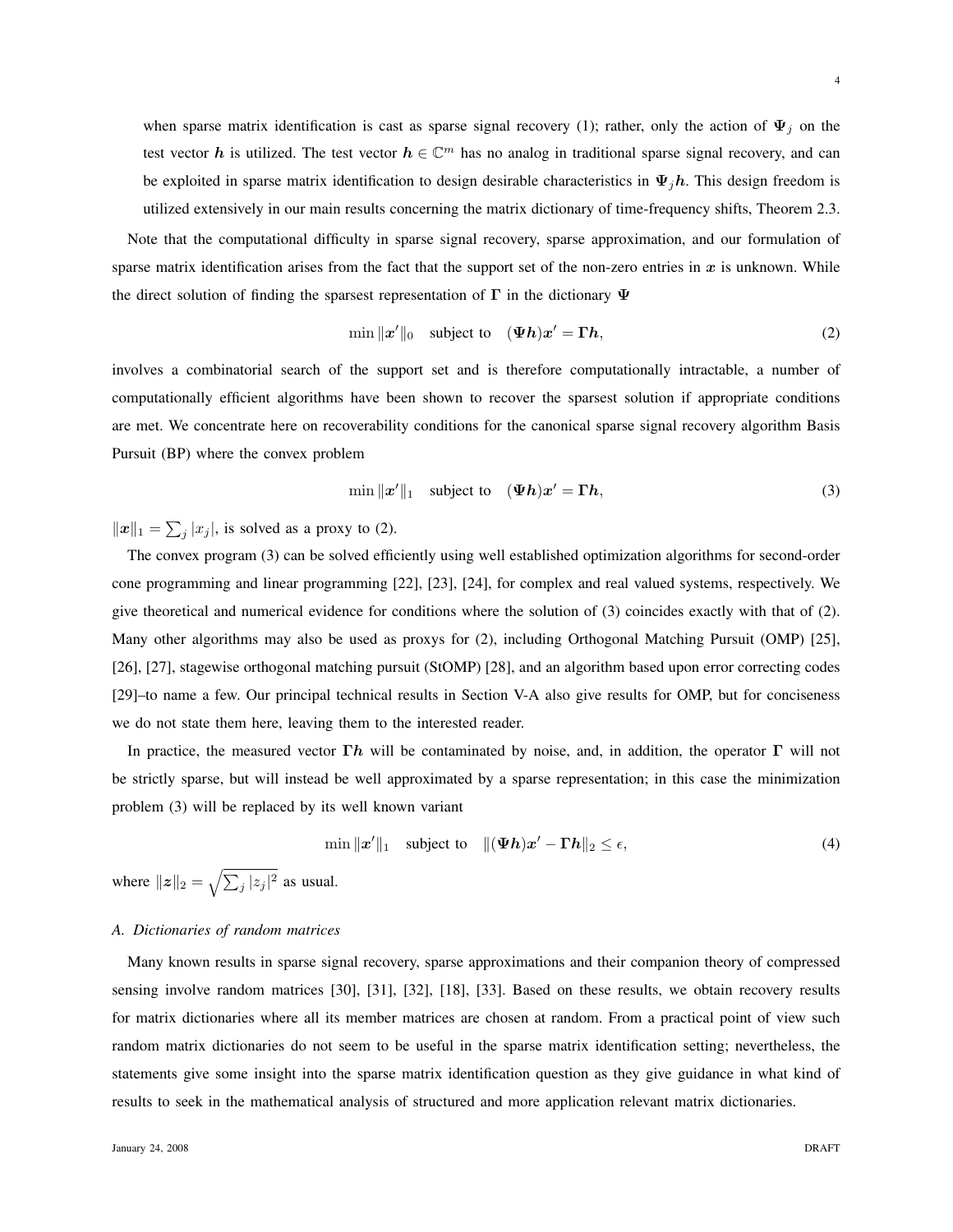*Theorem 2.1:* Let  $h$  be a non-zero vector in  $\mathbb{R}^m$ .

- (a) Let all entries of the N matrices  $\Psi_j \in \mathbb{R}^{n \times m}$ ,  $j = 1, ..., N$  be chosen independently according to a standard normal distribution (Gaussian ensemble); or
- (b) let all entries of the N matrices  $\Psi_j \in \mathbb{R}^{n \times m}$ ,  $j = 1, ..., N$  be independent Bernoulli  $\pm 1$  variables (Bernoulli ensemble).

Then there exists a positive constant c so that for  $\varepsilon > 0$ ,

$$
n \ge c \left( k \log(N/k) + \log(\varepsilon^{-1}) \right)
$$

implies that with probability of at least  $1 - \varepsilon$  all matrices Γ having a k-sparse representation with respect to  $\Psi = {\Psi_i}$  can be recovered from  $\Gamma h$  by Basis Pursuit (3).

Using Theorem 3.5, this recovery result can be made stable under perturbation of  $\Gamma h$  by noise, and also applies when  $\Gamma$  is not exactly k-sparse, but can be well approximated by a k-sparse operator.

Precise information on the constant  $c$  will be given in Section IV. In case of the Gaussian ensemble Donoho and Tanner [34], [35], [36], [37], [18] obtained sharp thresholds separating regions in the  $(k/n, n/N)$  plane where recovery holds or fails with high probability; Section IV-A recounts these and additional results on Gaussian systems. Theorem 2.1(b) is proven in Section IV-B, and similar results for certain diagonal matrices are proven in Section IV-C.

## *B. The dictionary of time-frequency shift matrices*

As outlined in the introduction, the matrix dictionary of time-frequency shifts appears naturally in the channel identification problem in wireless communications [12] or sonar [11]. Due to physical considerations wireless channels may indeed be modeled by sparse linear combinations of time-frequency shifts  $M_\ell T_p$ , where the periodic translation operators  $T_p$  and modulation operator  $M_\ell$  on  $\mathbb{C}^n$  are given by

$$
(\mathbf{T}_p \mathbf{h})_q = h_{(p+q) \bmod n}, \ \ (\mathbf{M}_\ell \mathbf{h})_q = e^{2\pi i \ell q/n} h_q. \tag{5}
$$

The system of time-frequency shifts,

$$
\mathcal{G} = \{M_{\ell}T_p : \ell, p = 0, \dots, n-1\},\tag{6}
$$

forms a basis of  $\mathbb{C}^{n \times n}$  and for any non-zero h, the vector dictionary  $\mathcal{G}h$  is a Gabor system [20], [38], [39], [21]. Below, we focus on the so-called Alltop window  $h^A$  [40], [41] with entries

$$
h_q^A = \frac{1}{\sqrt{n}} e^{2\pi i q^3/n}, \quad q = 0, \dots, n-1,
$$
\n(7)

and the randomly generated window  $h<sup>R</sup>$  with entries

$$
h_q^R = \frac{1}{\sqrt{n}} \epsilon_q, \quad q = 0, \dots, n-1,
$$
\n(8)

where the  $\epsilon_q$  are independent and uniformly distributed on the torus  $\{z \in \mathbb{C}, |z| = 1\}.$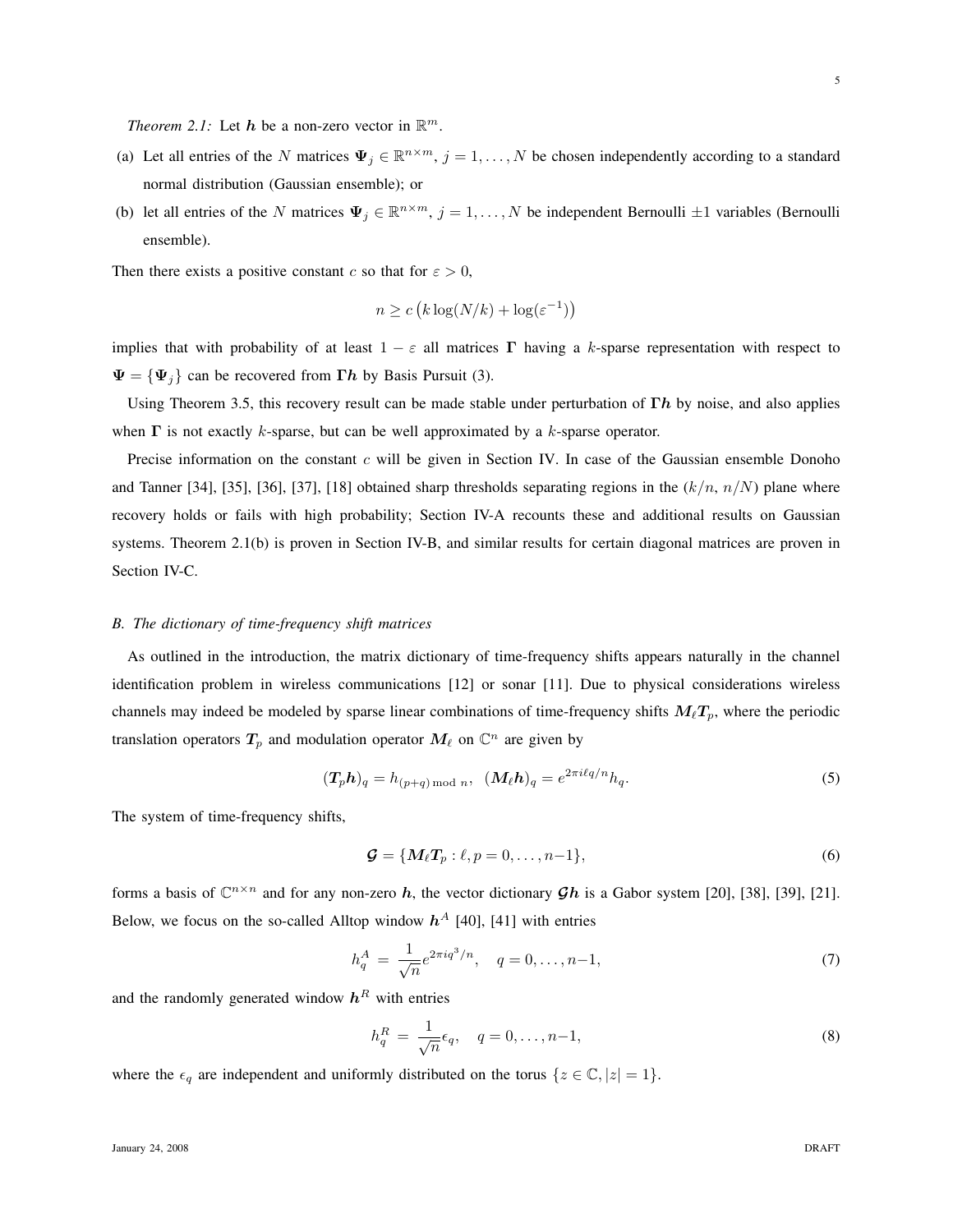6

- Invoking existing recovery results [42], [43], [27], [44] (see Theorems 3.1 and 3.2 below) and our results on the coherence of Gabor systems  $\mathcal{G}h^A$  and  $\mathcal{G}h^R$  in Section V-A, see Section 2.2, we will obtain
	- *Theorem 2.2:* (a) Let *n* be prime and  $h^A$  be the Alltop window defined in (7). If  $k < \frac{\sqrt{n}+1}{2}$  $\frac{1}{2}$  then Basis Pursuit recovers from  $\Gamma h^A$  all matrices  $\Gamma \in \mathbb{C}^{n \times n}$  having a k-sparse representation,  $\Gamma = \sum_{(p,\ell) \in \Lambda} x_{p\ell} M_\ell T_p$ ,  $|\Lambda| = k$ , with respect to the time-frequency shift dictionary  $\mathcal G$  given in (6).
- (b) Let *n* be even and choose  $h^R$  to be the random unimodular window in (8). Let  $t > 0$  and suppose

$$
k \le \frac{1}{4} \sqrt{\frac{n}{2 \log n + \log 4 + t}} + \frac{1}{2}.
$$
\n(9)

Then with probability of at least  $1 - e^{-t}$  Basis Pursuit recovers from  $\Gamma h^R$  all matrices  $\Gamma \in \mathbb{C}^{n \times n}$  having a k-sparse representation with respect to the time-frequency shift dictionary  $\mathcal G$  given in (6).

A slight variation of part (b) also holds for  $n$  odd, but is omitted for conciseness. Further note that Theorem 2.2 also holds with Basis Pursuit literally being replaced by Orthogonal Matching Pursuit [27]. Moreover, Theorem 3.2 shows that recovery is stable under perturbation of  $\Gamma h^A$  and  $\Gamma h^R$  by noise.

In contrast with Theorem 2.1 for random matrices, where k is allowed to be of order  $O(n/\log n)$ , Theorem 2.2 requires k to be of order  $\sqrt{n}$  or  $\sqrt{n/\log n}$ . Substantially larger order thresholds,  $\mathcal{O}(n/\log n)$  for  $\mathbf{h}^A$  and  $\mathcal{O}(n/\log^2(n))$  for  $h^R$ , are also possible to identify a matrix  $\Gamma$  which is the linear combination of a small number of time-frequency shift matrices. However, this larger regime of successful recovery necessitates passing from a worst case analysis for sparse  $\Gamma$  to an average case analysis in the sense that the coefficient vector x is chosen at random. Theorem 2.3 will follow from recent work by Tropp, [45], and our coherence results in Section V-A, see Section V-C.

*Theorem 2.3:* Let  $k \geq 3$  and let  $\Lambda$  be chosen uniformly at random among all subsets of  $\{0, \ldots, n-1\}^2$  of cardinality k. Suppose further that  $x \in \mathbb{C}^n$  has support  $\Lambda$  with random phases  $(\text{sgn}(x_{\ell p}))_{(\ell,p)\in\Lambda}$  that are independent and uniformly distributed on the torus  $\{z, |z| = 1\}$ . Let

$$
\mathbf{\Gamma} = \sum_{(\ell,p) \in \Lambda} x_{\ell p} \bm{M}_{\ell} \bm{T}_p.
$$

(a) Let *n* be prime and choose the Alltop window  $h^A$  from (7). Assume that for  $\epsilon > 0$ 

$$
k \le \frac{n}{8\log(2n^2/\epsilon)}\tag{10}
$$

and

$$
s := \frac{1}{144} \left( e^{-1/4} / 2 - \frac{2k}{n} \right)^2 \frac{n}{k \log(k/2 + 1)} \ge 1
$$
\n(11)

Then with probability at least

$$
1 - (\epsilon + (k/2)^{-s})
$$

Basis Pursuit (3) recovers  $\Gamma$  from  $\Gamma h^A$ .

(b) Let *n* be an even number and choose the random window  $h<sup>R</sup>$  from (8). Assume

$$
k \le \frac{n}{32(\sigma+2)\log(n)\log(2n^2/\epsilon)}
$$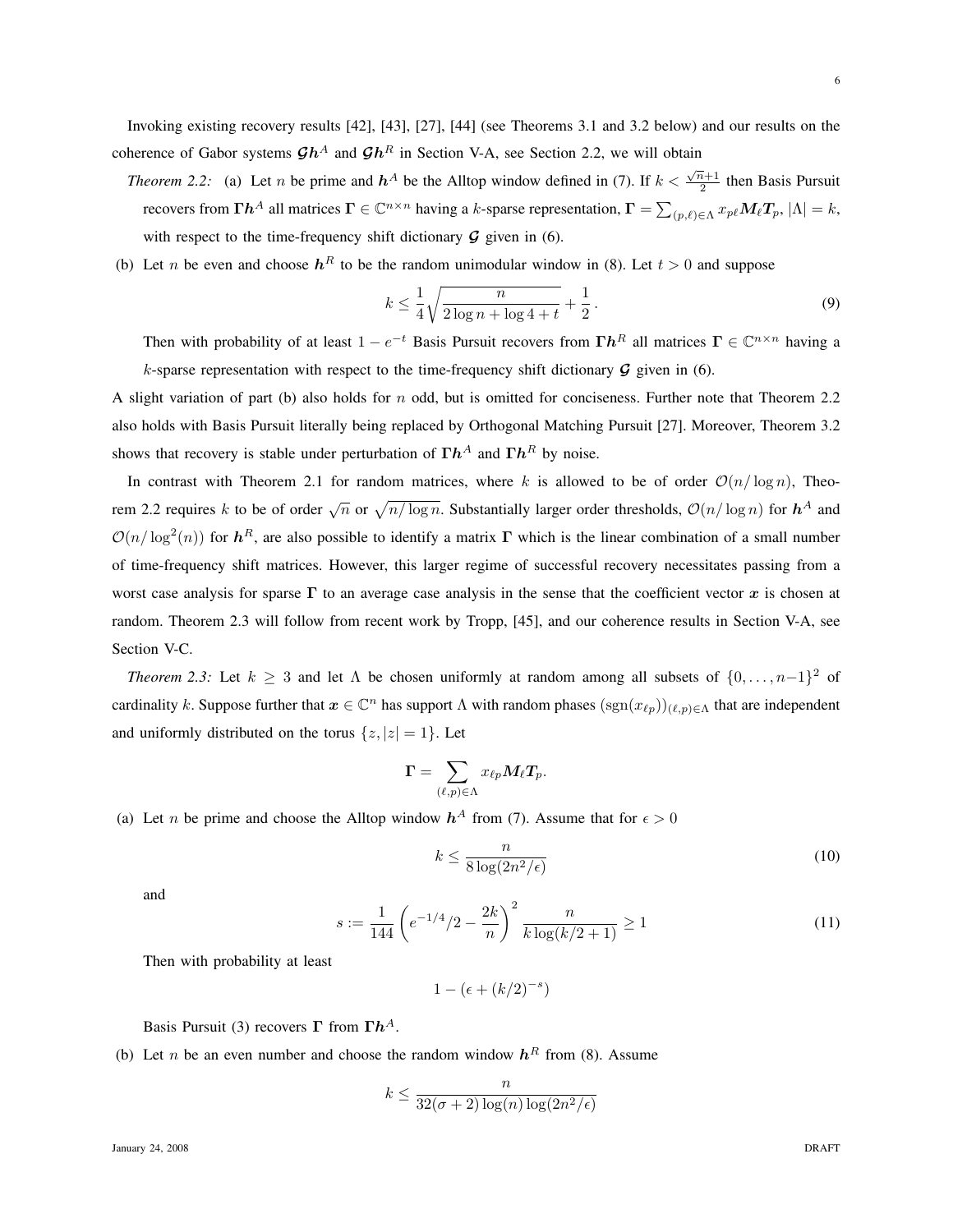for some  $\sigma > 0$  and

$$
s := \frac{1}{576(\sigma+2)} \left( e^{-1/4}/2 - \frac{2k}{n} \right)^2 \cdot \frac{n}{k \log(k/2+1)} \ge 1
$$

Then with probability at least

$$
1 - (\epsilon + 4n^{-\sigma} + (k/2)^{-s})
$$

Basis Pursuit (3) recovers  $\Gamma$  from  $\Gamma h^R$ . (A similar result also holds for n odd.)

In simple terms, Theorem 2.3 states that  $\Gamma$  can be recovered from  $\Gamma h^A$  or  $\Gamma h^R$  with *high probability*  $1-\varepsilon$ provided that the sparsity of  $\Gamma$  satisfies  $k \leq C_{\varepsilon} n / \log n$  in case of  $h^A$  and  $k \leq C_{\varepsilon}' n / \log(n)^2$  in case of  $h^R$ .

In Section V-D we use a simple argument from time-frequency analysis to obtain

*Corollary 2.4:* Theorems 2.2, 2.3, and 5.1, also hold with the windows  $h^A$  and  $h^R$  replaced by their Fourier transforms  $\widehat{h^A}$  and  $\widehat{h^R}$ , with entries defined as  $\widehat{h}_j = \frac{1}{\sqrt{n}} \sum_{j=0}^{n-1} h_q e^{2\pi i j q/n}$ .

#### III. TOOLS IN SPARSE SIGNAL RECOVERY

It was shown in (1) that for any test signal h, we have  $\Gamma h = (\Psi h)x$  where x is the sparse coefficient vector of Γ. This observation links the sparse matrix identification question with sparse signal recovery where one seeks the sparsest solution (2) to the underdetermined system  $Ax = b$ ; in the sparse matrix identification setting ( $\Psi h$ ) =  $(\Psi_1 h | \Psi_1 h | \dots | \Psi_N h)$  takes the place of A and Γh the place of b. In contrast to sparse approximation, where the dictionary  $A$  is usually fixed, for sparse matrix identification we have the additional freedom of designing the test signal h in order for  $(\Psi h)$  to have desirable properties.

Let us shortly recall known results in sparse signal recovery and sparse approximation that we apply to the sparse matrix identification question. In Section III-A we review the notion of coherence (12) and its implications for sparse signal recovery and approximation using Basis Pursuit, (3) and (4), as well as Orthogonal Matching Pursuit. In Section III-B we review the restricted isometry property, allowing for improved recoverability results for Basis Pursuit.

#### *A. Coherence*

The recoverability properties of sparse signal recovery algorithms for an underdetermined system  $Ax = b$  is often measured by the coherence of A,

$$
\mu = \max_{r \neq s} |\langle a_r, a_s \rangle|, \tag{12}
$$

where  $a_r$  is the  $r^{th}$  column of A and  $||a_r||_2 = 1$  for all r. The following theorem was proved by Donoho and Elad [46], and independently by Gribonval and Nielson [47], see also [27].

*Theorem 3.1:* Let  $\vec{A}$  be a unit norm dictionary with coherence  $\mu$ . If

$$
(2k-1)\mu < 1
$$

then Basis Pursuit (as well as Orthogonal Matching Pursuit) recovers all k-sparse vectors x from  $b = Ax$ .

Recovery is also stable under perturbation by noise when Basis Pursuit (3) is replaced with (4).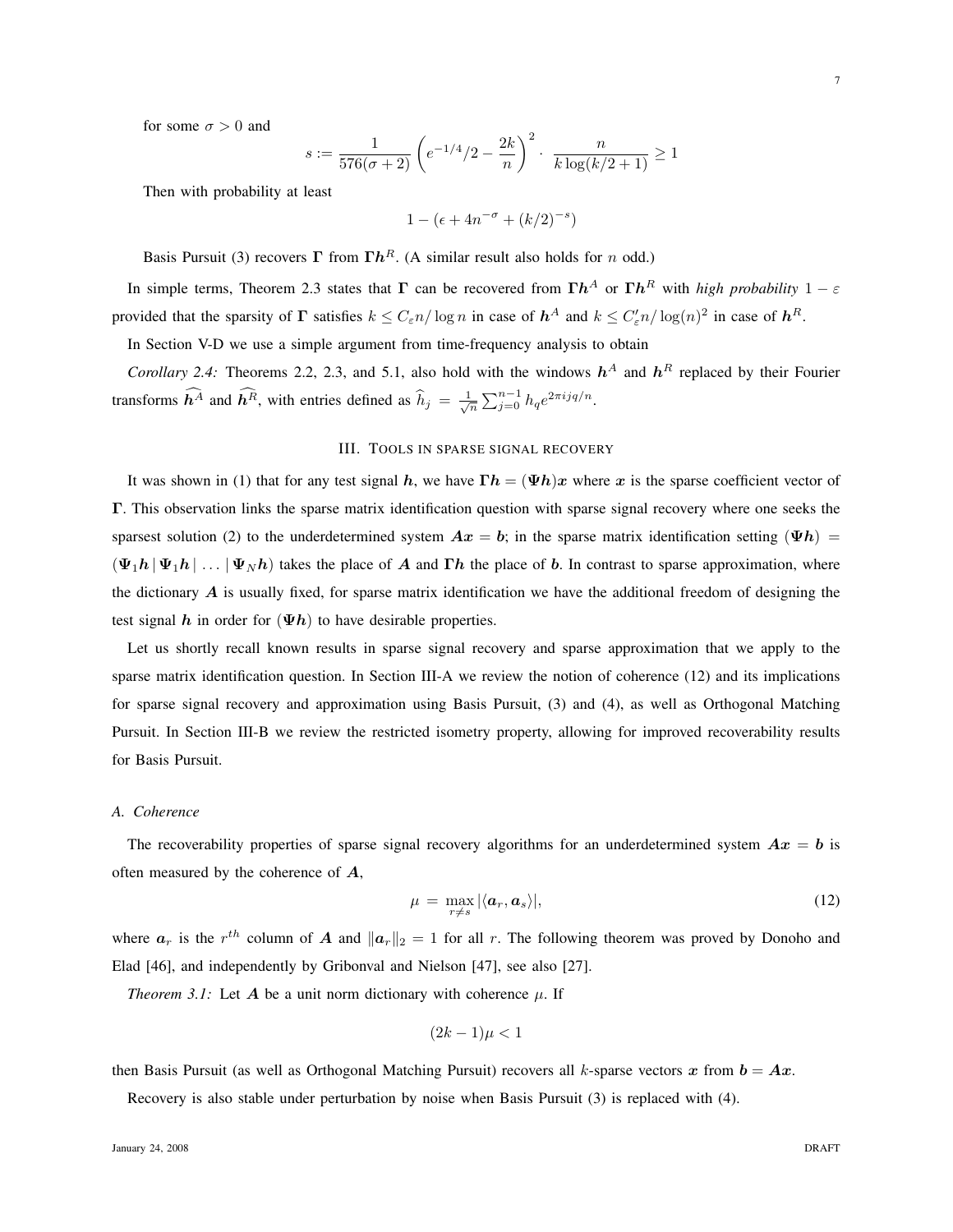*Theorem 3.2 (Donoho et al. [42], Theorem 3.1):* Let  $A$ ,  $\mu$  be as above and suppose that  $(4k-1)\mu < 1$ . Assume that x is k-sparse and we have perturbed observations  $b = Ax + z$  with  $||z||_2 \leq \epsilon$ . Then the solution  $x^{\#}$  of the Basis Pursuit variant

$$
\min \|x'\|_1 \quad \text{subject to} \quad \|Ax'-b\|_2 \le \delta
$$

satisfies

$$
\|\bm{x}^{\#}-\bm{x}\|_2^2 \leq \frac{(\epsilon + \delta)^2}{1-\mu(4k-1)}.
$$

Theorems 3.1 and 3.2 ensure that the solutions of (3) and (4) correspond (exactly and approximately, respectively) to the solution of (2) for *all* k-sparse x. For a broad class of dictionaries the coherence is of order  $O(1/\sqrt{n})$ , see Sections 4 and 5 for random and Gabor dictionaries, respectively. Hence, Theorems 3.1 and 3.2 ensure (stable) recovery provided  $k = \mathcal{O}(\sqrt{n}).$ 

In contrast to these  $\mathcal{O}(\sqrt{n})$  thresholds, which are valid for all x, Tropp [45] developed a general framework for the analysis of Basis Pursuit (3), which is still based on the coherence of a general dictionary, but shows that (3) is often successful for substantially larger  $k$  than those considered in Theorems 3.1 and 3.2. This comes, however, at the cost of assuming a random model on the sparse signal to be recovered. It allows us to prove order  $O(n/\log n)$ for  $h^A$  and  $\mathcal{O}(n/\log(n)^2)$  for  $h^R$  recoverability result for the time-frequency-shift dictionary, Theorem 2.3. We state the results of Tropp, where  $\|\cdot\|_{2,2}$  denotes the operator norm given by  $\|A\|_{2,2} = \sup_{\|x\|_2=1} \|Ax\|_2$ , and  $A_{\Lambda}$  is the restriction of a matrix A to the columns indexed by  $\Lambda$ .

*Theorem 3.3 (Tropp [45], Theorem 12):* Let A be an  $n \times N$  vector dictionary with unit norm columns and coherence  $\mu$ . Suppose that  $\Lambda$  is selected uniformly at random among all subsets of  $\{1, \ldots, N\}$  of size  $k \geq 3$ . Let  $s \geq 1$ . Then

$$
\sqrt{144s\mu^2k\log(k/2+1)} + \frac{2k}{N} ||\mathbf{A}||_{2,2}^2 \le e^{-1/4}\delta
$$
\n(13)

implies

$$
\mathbb{P}\left(\|\boldsymbol{A}_{\Lambda}^*\boldsymbol{A}_{\Lambda}-\boldsymbol{Id}\|_{2,2}\geq \delta\right)\leq (k/2)^{-s}.
$$

*Theorem 3.4 (Tropp [45], Theorem 13):* Let A be an  $n \times N$  dictionary with coherence  $\mu$ . Suppose  $\Lambda \subseteq \{1, \ldots, N\}$ of cardinality  $k$  ( $|\Lambda| = k$ ) is such that

$$
\|\boldsymbol{A}_\Lambda^*\boldsymbol{A}_\Lambda-\boldsymbol{Id}\|_{2,2}\leq 1/2.
$$

Suppose that  $x \in \mathbb{C}^N$  has support  $\Lambda$  with random phases  $\text{sgn}(x_r)$ ,  $r \in T$ , that are independent and uniformly distributed on the torus  $\{z, |z|=1\}$ . Then with probability at least  $1-2Ne^{-1/(8\mu^2k)}$  the sparse vector x can be recovered from  $b = Ax$  by Basis Pursuit.

## *B. Restricted isometry property*

Candes, Romberg and Tao introduced the Restricted Isometry Property (RIP) which is an alternative perspective ` to coherence [48], [31].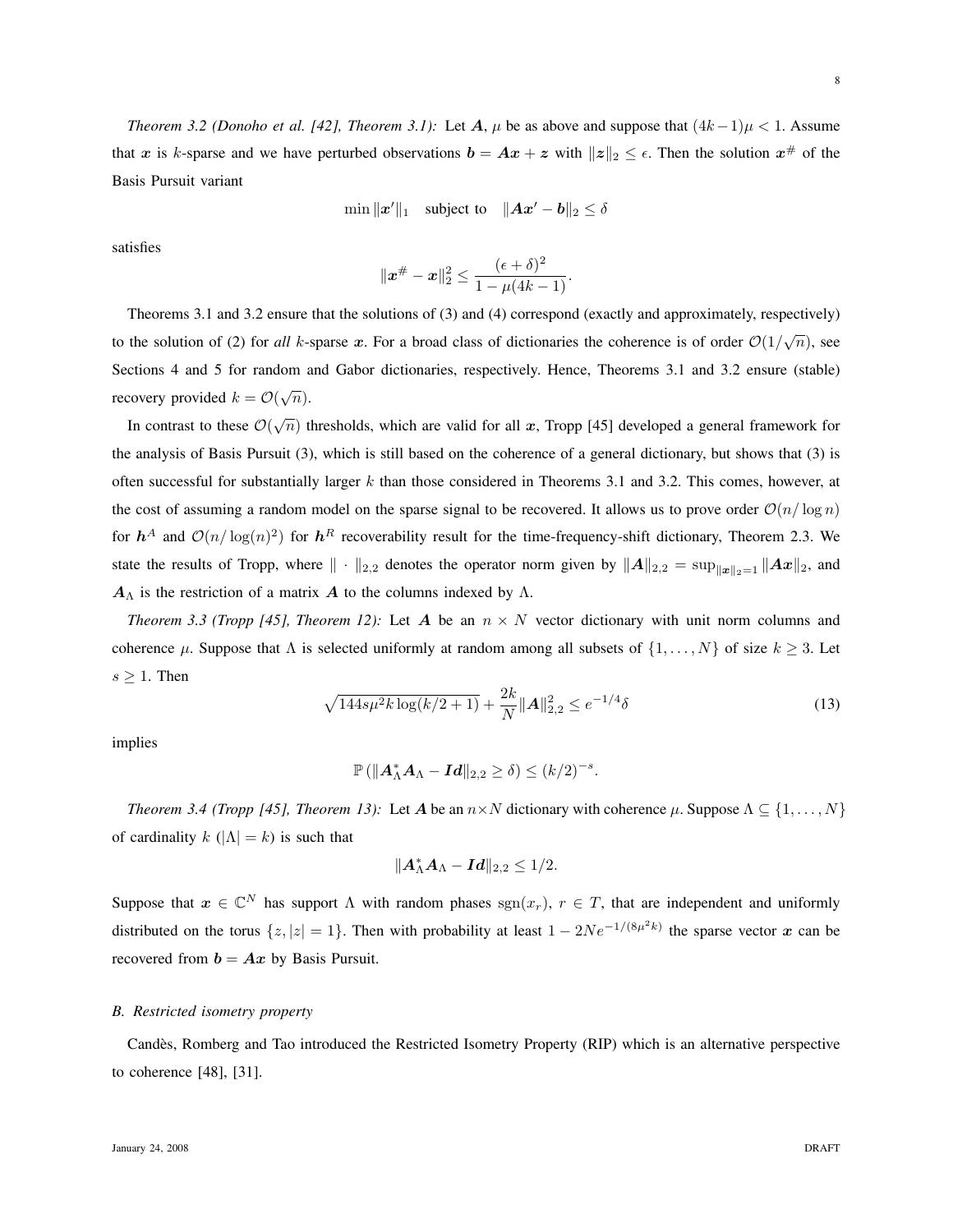*Definition 3.1:* Let  $A \in \mathbb{C}^{n \times N}$  and  $k < n$ . The restricted isometry constant  $\delta_k = \delta_k(A)$  is the smallest number such that

$$
(1 - \delta_k) ||\mathbf{x}||_2^2 \le ||\mathbf{A}\mathbf{x}||_2^2 \le (1 + \delta_k) ||\mathbf{x}||_2^2
$$

for all  $k$ -sparse  $x$ .

A is said to satisfy the restricted isometry property if it has small isometry constants, say  $\delta_k < 1/2$ ; such matrices allow stable sparse recovery by Basis Pursuit.

*Theorem 3.5 (Candès, Romberg and Tao [48]):* Assume that the restricted isometry constants of A satisfy

$$
\delta_{3k} + 3\delta_{4k} < 2.
$$

Let  $x \in \mathbb{C}^N$  and assume we have noisy data  $y = Ax + \eta$  with  $\|\eta\|_2 \leq \epsilon$ . Denote by  $x^k$  the truncated vector corresponding to the k largest absolute values of x. Then the solution  $x^{\#}$  of (4) satisfies

$$
\|\bm{x}^{\#}-\bm{x}\|_2 \,\leq\, C_1\epsilon + C_2\frac{\|\bm{x}-\bm{x}^k\|_1}{\sqrt{k}}.
$$

The constants  $C_1$  and  $C_2$  depend only on  $\delta_{3k}$  and  $\delta_{4k}$ .

Note that for x k-sparse and noise level  $\epsilon = 0$ , Theorem 3.5 guarantees exact recovery of x by (3).

## IV. RANDOM MATRICES

Many of the recent results in sparse signal recovery with recoverability thresholds for  $k \leq Cn/\log n$  either assume that  $A$  is a random Gaussian or Bernoulli matrix [30], [31], [32], [33], or partial random Fourier matrix [49], [26], [50], [51], [52]. Recoverability results in these cases can be obtained by establishing the restricted isometry property, see Definition 3.1, or through a careful analysis of the geometric structure of the convex hull associated with the columns of  $A$  [34], [35], [36], [37], [18]. We apply these results to the matrix identification problem when the matrix has a sparse representation in terms of certain random matrices.

#### *A. Gaussian matrix ensemble*

Assume all entries of the N matrices  $\Psi_j \in \mathbb{R}^{n \times m}$  in  $\Psi$  are independent standard Gaussian random variables and h is an arbitrary non-zero vector in  $\mathbb{R}^m$ . Then the entries of the dictionary  $A = (\Psi h) \in \mathbb{R}^{n \times N}$  whose columns are given by  $\Psi_j h$ ,  $j = 1, ..., N$ , are jointly independent and of the form  $Z = \sum_{\ell=1}^n g_\ell h_\ell$  where the  $g_\ell$  are independent standard Gaussian random variables. By rotational invariance of the distribution of the Gaussian vector  $(g_1, \ldots, g_n)$ the random variable Z has the same distribution as  $\|\mathbf{h}\|_{2g}$  where g is a (scalar-valued) standard Gaussian. Hence, the dictionary  $(\Psi h)$  has the same distribution as  $||h||_2 A \in \mathbb{R}^{n \times N}$ , where A is a random matrix whose entries are independent standard Gaussians. Thus, the existing literature in sparse approximation concerning Gaussian matrices applies, see for instance [30], [31], [32], [18], [33] and additional results discussed in the remainder of this section.

In particular, the restricted isometry property ensures stable recovery with probability at least  $1 - \varepsilon$  provided

$$
n \ge c(k \log(N/k) + \log(\varepsilon^{-1})),\tag{14}
$$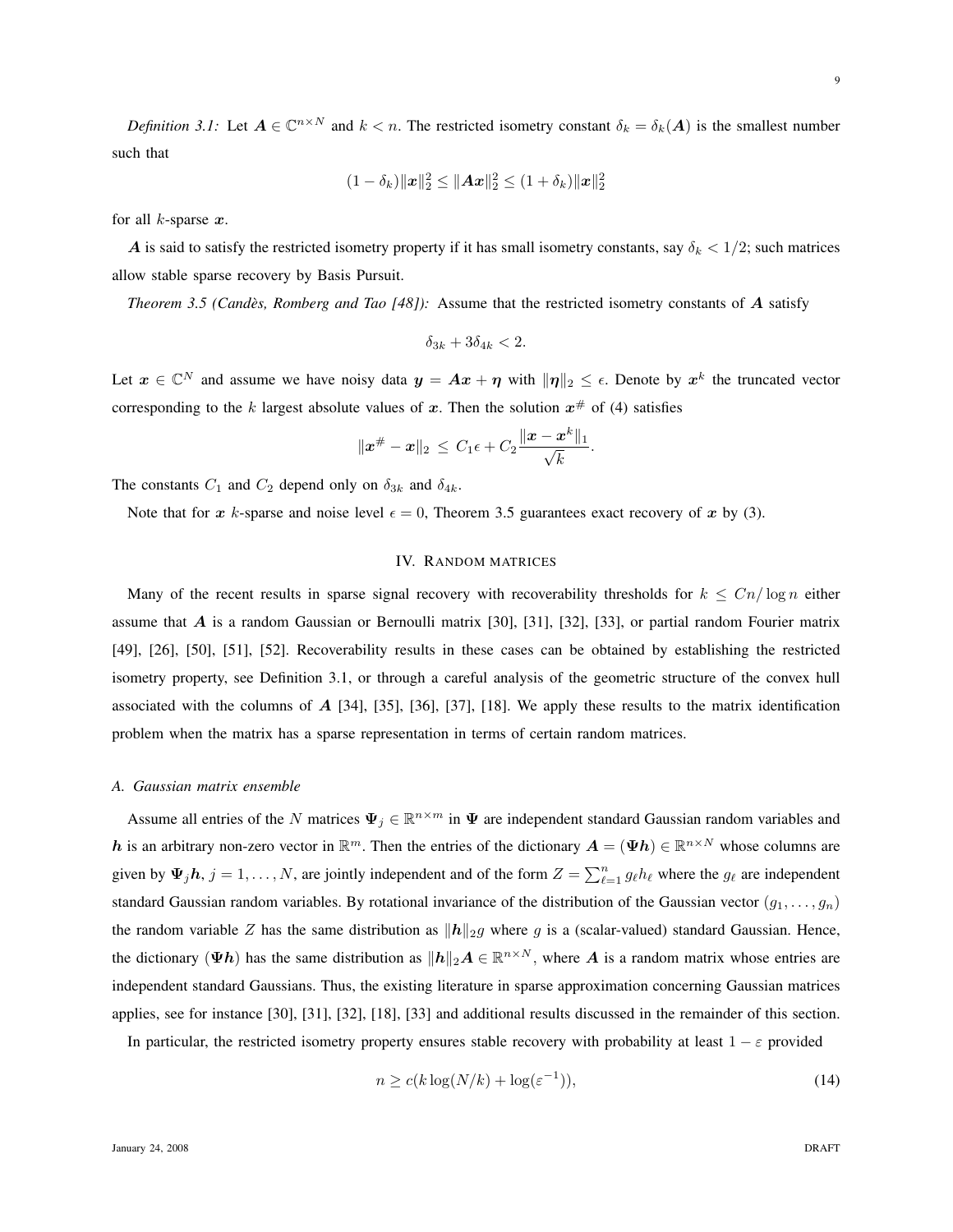see [30, Theorem 5.2], [33, Theorem 2.2] or [31]. Hence, by Theorem 3.5 we have stable recovery by (4) in this regime and the statement of Theorem 2.1(a) follows.

The work of Donoho and Tanner [35], [36] actually allows for a stronger statement than (14) in the context of noise-free and exact k-sparse vectors x. A simple version of their results says that most k-sparse  $\Gamma$  can be recovered with high probability by Basis Pursuit provided  $k \leq \frac{n}{2 \log(N/n)}$ . For details we refer to [35], [36], and for extension to the noisy setting to Wainwright's work [53].

## *B. Bernoulli matrix ensemble*

The recoverability results for Bernoulli matrices in Theorem 2.1(b) are based on establishing the restricted isometry property given in Definition 3.1.

To this end, we assume that the entries of the N matrices  $\Psi_j \in \mathbb{R}^{n \times m}$  in  $\Psi$  are selected as independent  $\pm 1$ Bernoulli variables, that is, +1 or −1 with equal probability, and let h be an arbitrary non-zero vector. Then an entry of the dictionary  $A = (\Psi h)$  is given by

$$
a_{pq} = \sum_{\ell=1}^{n} \epsilon_{\ell}^{pq} h_{\ell}, \quad p = 1, \dots, m, \ q = 1, \dots, N,
$$
 (15)

where the  $\epsilon_{\ell}^{pq}$  are independent Bernoulli variables, that is, the  $a_{pq}$  are independent Rademacher series [54]. Theorem 4.1 shows that the matrix  $A$  has the restricted isometry property with high probability for sparsities k that are nearly linear in m. Hence, by Theorem 3.5, for an arbitrary non-zero choice of  $h$  we can recover any Γ having a k-sparse representation in terms of random Bernoulli matrices from the action of Γh through Basis Pursuit (3).

*Theorem 4.1:* Let  $h \in \mathbb{R}^m$  be normalized by  $||h||_2 = 1/\sqrt{m}$ . Let A be the random matrix with entries defined in (15). Assume  $\delta \in (0,1)$  and  $t > 0$ . If

$$
n \ge C_1 \delta^{-2} (k \log(N/k) + \log(2e + 24e/\delta) + t).
$$
 (16)

Then with probability at least  $1 - e^{-t}$  the restricted isometry property is satisfied, that is, for all  $\Lambda \subset \{1, \ldots, N\}$ of cardinality at most  $k$  it holds that

$$
(1 - \delta) ||x||_2^2 \le ||Ax||_2^2 \le (1 + \delta) ||x||_2^2
$$

for all x supported on  $\Lambda$ . The constant satisfies  $C_1 \leq 23.15$ .

*Proof:* Let  $v \in \mathbb{R}^N$  be an arbitrary vector. We form the inner product of a row of A with v,

$$
X_p = \sum_{q=1}^n a_{pq} v_q = \sum_{q=1}^N \sum_{\ell=1}^n \epsilon_{\ell}^{pq} h_{\ell} v_q.
$$

By independence of the  $\epsilon_{\ell}^{pq}$ , the  $X_p$  are similarly independent. By Khintchine's inequality the even moments of X can be estimated by the moments of a standard Gaussian variable  $g$  [54], [55]

$$
\mathbb{E}[|X_p|^{2z}] \le ||\boldsymbol{v}||_2 ||\boldsymbol{h}||_2 \frac{(2z)!}{2^z z!} = ||\boldsymbol{v}||_2 ||\boldsymbol{h}||_2 \mathbb{E}[|g|^{2z}], \quad z \in \mathbb{N}.
$$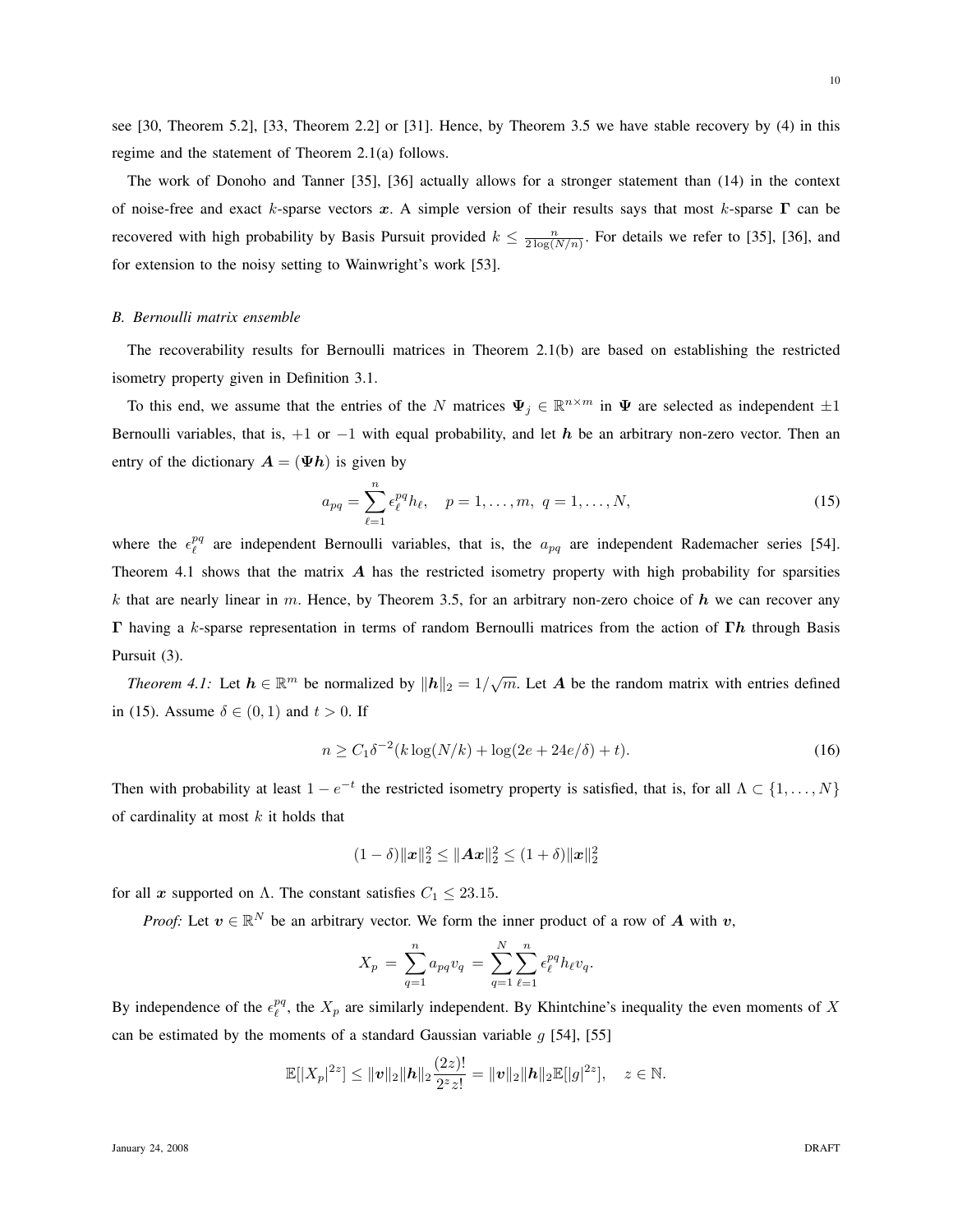Following Lemma 5 and the proof of Lemma 6 in [56] this implies the concentration inequality,

$$
\mathbb{P}( \vert \Vert A\boldsymbol{v} \Vert_2^2 - \Vert \boldsymbol{v} \Vert_2^2 \vert \geq \epsilon \Vert \boldsymbol{v} \Vert_2^2 ) \leq 2 \exp \left( - \tfrac{n}{2} ( \epsilon^2 / 2 - \epsilon^3 / 3 ) \right).
$$

By Theorem 2.2 in [33], see also Theorem 5.2 in [30], this implies that the restricted isometry property holds under the stated condition on n. The estimate of the constant  $C_1$  follows from [33, Theorem 2.2] as well.

Note that for fixed  $\delta$  and t condition (16) can be rewritten as

$$
k \le cn/\log(N/k)
$$

for some constant c.

Combining Theorems 3.5 and 4.1 yields Theorem 2.1(b).

#### *C. Diagonal matrices*

Diagonal matrices act as multiplication operators on  $\mathbb{C}^n$ . Using a Fourier expansion of the diagonal, we observe that any diagonal matrix can be expressed as linear combination of modulation operators  $M_\ell \in \mathbb{C}^{n \times n}$ ,  $\ell =$  $0, \ldots, n-1$ , defined in (5). We now consider the case that only a small number of components of the output of a diagonal operator  $\Gamma$  can be measured; the assumption that  $\Gamma$  is sparse in the dictionary of modulation operators shall be used to recover  $\Gamma$  from these components.

To this end, let  $\Omega$  be a subset of  $\{0,\ldots,n-1\}$  of cardinality m and denote by  $M_{\ell}^{\Omega} \in \mathbb{C}^{m \times m}$  the submatrix of  $M_{\ell}$  with columns and rows restricted to the index set  $\Omega$ . Let

$$
\boldsymbol{\Psi}^\Omega=\{\boldsymbol{M}_\ell^\Omega,\ell=0,\ldots,n{-}1\}
$$

and  $h = 1 = (1, \ldots, 1)^T$ . If  $\Gamma^{\Omega} = \sum_{\ell=0}^{n-1} x_{\ell} M_{\ell}^{\Omega}$  then  $\Gamma^{\Omega}$  coincides with the restriction of  $\Gamma$ 1 =  $\sum_{\ell=0}^{n-1} x_{\ell} M_{\ell}$ 1 to the indices in  $\Omega$ .

The matrix A whose columns are the elements of the dictionary  $(\Psi^{\Omega} 1) = \{ M_{\ell}^{\Omega} 1, \ell = 0, \ldots, n-1 \}$  is precisely a row submatrix of the Fourier matrix,

$$
\mathbf{A} = \mathbf{A}^{\Omega} = (e^{2\pi i r\ell})_{r \in \Omega, \ell = 0, ..., n-1} \in \mathbb{C}^{m \times n}.
$$

If the subset  $\Omega$  is chosen uniformly at random among all subsets of size m then  $A^{\Omega}$  is a random matrix. This random partial Fourier matrix was studied in [49], [31], [52], see also [50] for a slight variation. Indeed, under the condition

$$
k \le c \, \frac{m}{\log^4(n) \log(\varepsilon^{-1})}
$$

the restricted isometry property holds with probability at least  $1 - \varepsilon$  [52] and by Theorem 3.5 we obtain stable recovery of all matrices having a sparse representation in terms of  $\Psi^{\Omega}$ .

## V. TIME-FREQUENCY SHIFT DICTIONARIES

In this section we establish coherence results for the dictionary of time-frequency shift matrices and prove Theorems 2.2 and 2.3.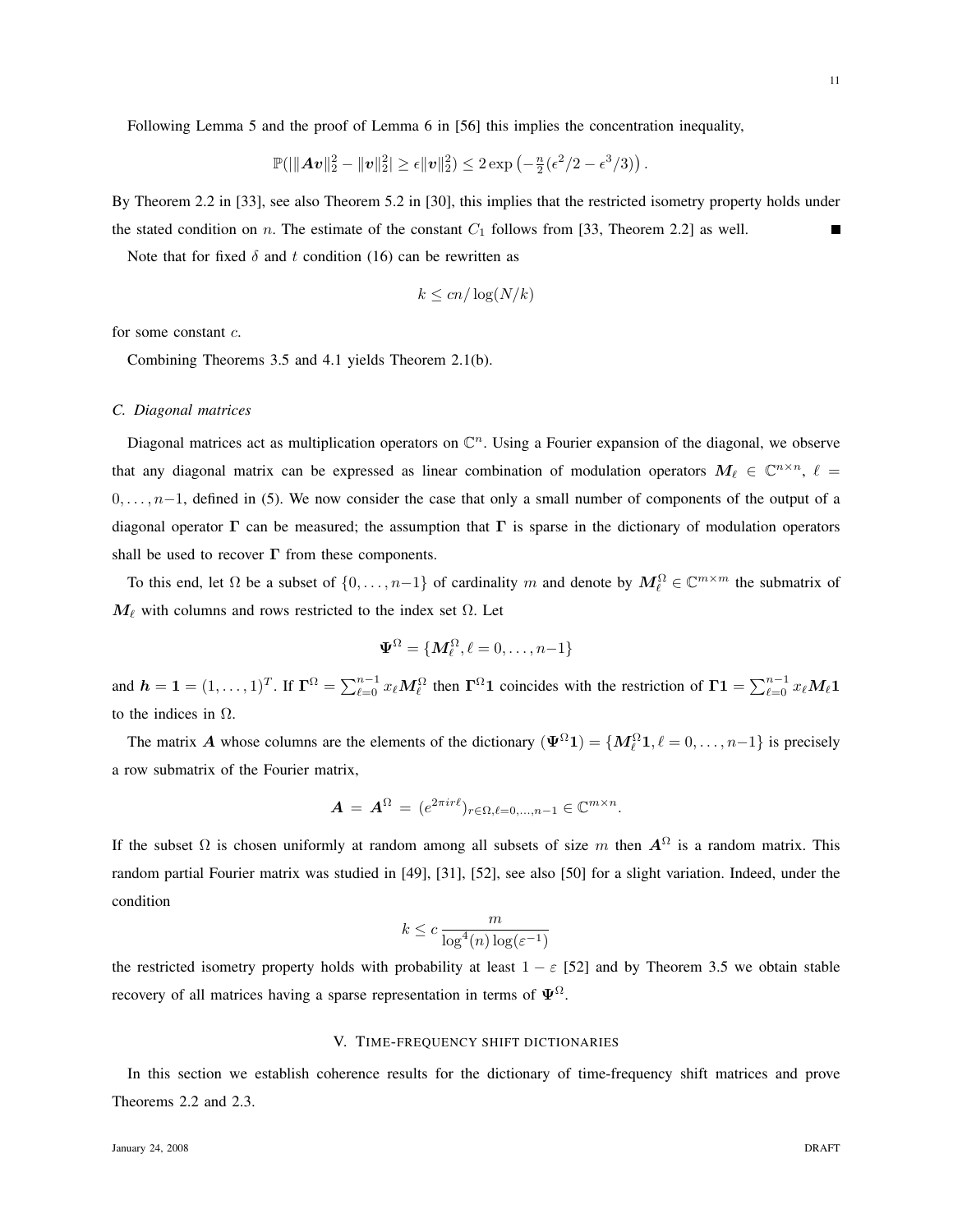## *A. Coherence for the time-frequency shift dictionary*

We apply known recovery results [42], [43], [27], [44], [45] for dictionaries with small coherence (12). Assuming  $||h||_2 = 1$ , the coherence, (12), of Gabor systems is

$$
\mu = \max_{(\ell,p)\neq (\ell',p')} |\langle M_{\ell} T_p h, M_{\ell'} T_{p'} h \rangle|.
$$
\n(17)

Based on results by Alltop in [40], Strohmer and Heath showed in [41] that the coherence (17) of  $\mathcal{G}h^A$  given in (7) satisfies

$$
\mu = \frac{1}{\sqrt{n}}\tag{18}
$$

for *n* prime. This is almost optimal since the general lower bound in [41] for the coherence of frames with  $n^2$ elements in  $\mathbb{C}^n$  yields  $\mu \geq \frac{1}{\sqrt{n+1}}$ .

Unfortunately, the coherence (17) of  $h^A$  applies only for *n* prime. For arbitrary *n* we consider the random window  $\bm{h}^R.$ 

*Theorem 5.1:* Let  $n \in \mathbb{N}$  and choose a random window  $h^R$  with entries

$$
h_q^R = \frac{1}{\sqrt{n}} \epsilon_q, \quad q = 0, \dots, n-1,
$$

where the  $\epsilon_q$  are independent and uniformly distributed on the torus  $\{z \in \mathbb{C}, |z| = 1\}$ . Let  $\mu$  be the coherence of the associated Gabor dictionary (17), then for  $\alpha > 0$  and n even,

$$
\mathbb{P}(\mu \ge \frac{\alpha}{\sqrt{n}}) \le 4n(n-1)e^{-\alpha^2/4},
$$

while for  $n$  odd,

$$
\mathbb{P}\left(\mu \ge \frac{\alpha}{\sqrt{n}}\right) \le 2n(n-1)\left(e^{-\frac{n-1}{n}\alpha^2/4} + e^{-\frac{n+1}{n}\alpha^2/4}\right). \tag{19}
$$

Up to the constant factor  $\alpha$ , the coherence in Theorem 5.1 comes close to the lower bound  $\mu \ge \frac{1}{\sqrt{n+1}}$  with high probability. Theorems 2.2 and 2.3 will follow from these order  $\mathcal{O}(1/\sqrt{n})$  coherence results in this section and the Theorems 3.1 and 3.2 of [42], [43], [27], [44] and Theorems 3.3 and 3.4 of Tropp [45] respectively.

*Proof of Theorem 5.1.* The technical details for n even and odd are slightly different, for conciseness we only state the proof for  $n$  even, and outline the proof for  $n$  odd.

A direct computation shows that

$$
|\langle \bm{M}_{\ell'}\bm{T}_{p'}\bm{h}^R,\bm{M}_{\ell}\bm{T}_{p}\bm{h}^R\rangle|=|\langle \bm{M}_{\ell-\ell'}\bm{T}_{p-p'}\bm{h}^R,\bm{h}^R\rangle|
$$

and, therefore, it suffices to consider  $\langle M_\ell T_p h^R,h^R\rangle$ ,  $\ell,p=0,\ldots,n-1;$  furthermore, as  $\langle M_\ell h^R,h^R\rangle=\langle M_\ell 1,|h^R|^2\rangle=0$ 0 for  $\ell \neq 0$ , we consider only the case  $p \neq 0$ .

Writing  $\epsilon_q = e^{2\pi i y_q}$  with  $y_q \in [0, 1)$  we obtain

$$
\langle M_{\ell}T_{p}\mathbf{h}^{R}, \mathbf{h}^{R} \rangle = \frac{1}{n} \sum_{q=0}^{n-1} e^{2\pi i \frac{q\ell}{n}} \epsilon_{q-p} \overline{\epsilon_{q}}
$$

$$
= \frac{1}{n} \sum_{q=0}^{n-1} e^{2\pi i \left(y_{q-p} - y_{q} + \frac{q\ell}{n}\right)},
$$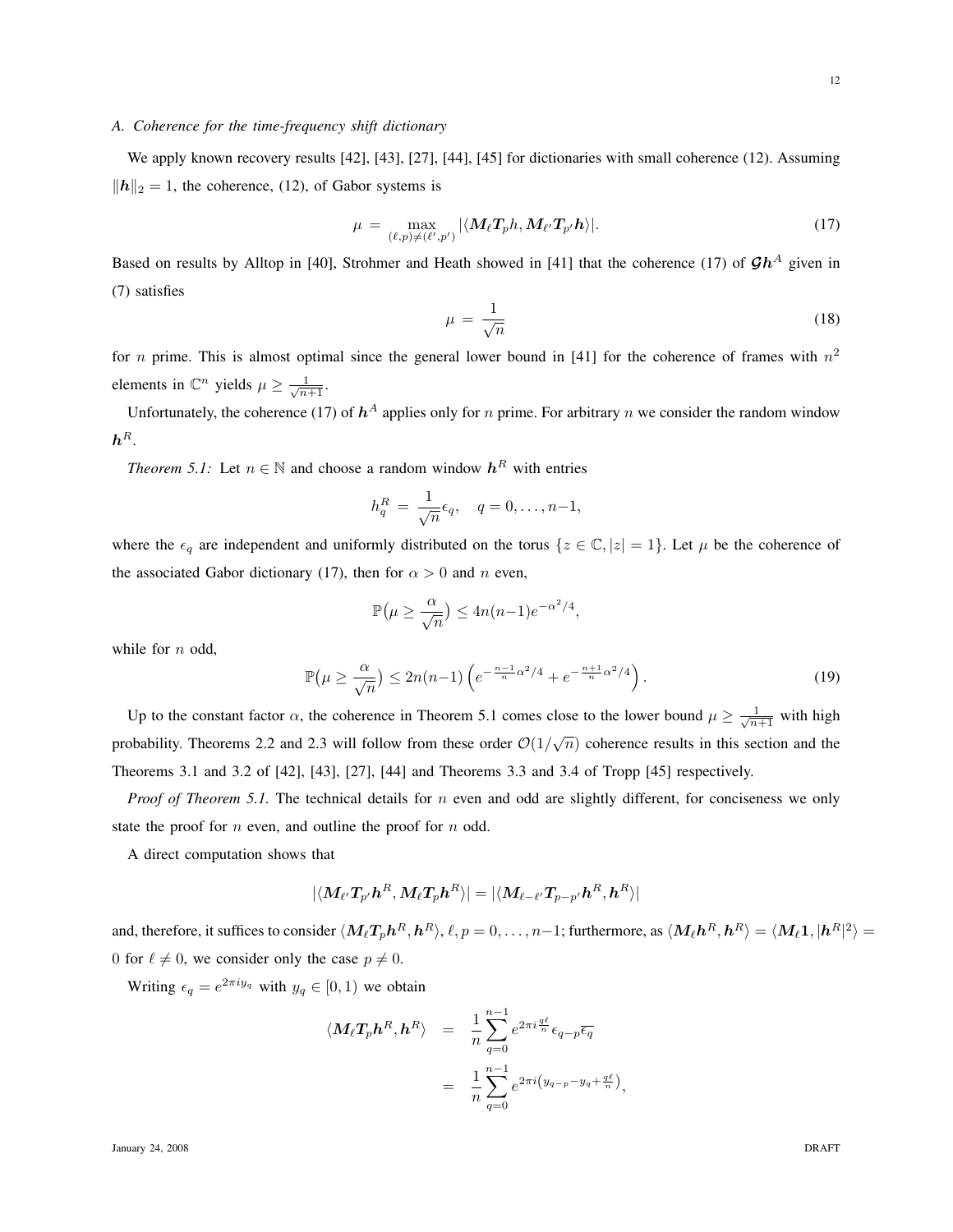where  $\epsilon_{q-p} = \epsilon_{n+q-p}$  if  $q-p < 0$ , that is, the indices are understood modulo n. Set

$$
\delta_q^{(p,\ell)} = e^{2\pi i \left(y_{q-p} - y_q + \frac{q\ell}{n}\right)},
$$

and note that  $\delta_q^{(p,\ell)}$  is uniformly distributed on the torus T. However, the  $\delta_q^{(p,\ell)}$ ,  $q=1,\ldots,n$ , are no longer jointly independent. But nevertheless, as we demonstrate in the following, we can split all variables into two subsets of independent variables.

If  $p = 1$ ,  $p = n-1$ , or if neither p nor  $n-p$  divide n, then the  $n/2$  random variables  $\epsilon_0 \overline{\epsilon_p}, \epsilon_p \overline{\epsilon_{2p}}, \ldots, \epsilon_{p(n/2-1)} \overline{\epsilon_{pn/2}}$ are jointly independent, as well as the remaining  $n/2$  variables  $\epsilon_{pn/2}\overline{\epsilon_{p(n/2+1)}}, \ldots, \epsilon_{p(n-1)}\overline{\epsilon_0}$ . The indices are again understood modulo n. If  $p \ge 2$  or  $n - p \ge 2$  divides n, then we form the p random vectors

$$
\begin{aligned} \mathbf{Y}_1 &= \left( \epsilon_0 \overline{\epsilon_p}, \epsilon_p \overline{\epsilon_{2p}}, \dots, \epsilon_{n-p} \overline{\epsilon_0} \right), \\ \mathbf{Y}_2 &= \left( \epsilon_1 \overline{\epsilon_{p+1}}, \epsilon_{p+1} \overline{\epsilon_{2p+1}}, \dots, \epsilon_{n-p+1} \overline{\epsilon_1} \right), \\ &\vdots \\ \mathbf{Y}_p &= \left( \epsilon_{p-1} \overline{\epsilon_{2p-1}}, \epsilon_{2p-1} \overline{\epsilon_{3p-1}}, \dots, \epsilon_{n-1} \overline{\epsilon_{p-1}} \right). \end{aligned}
$$

These vectors are jointly independent. Moreover,  $p \leq n/2$  allows partitioning the entries of a single vector Y into two sets  $\Lambda_p^1$  and  $\Lambda_p^2$  with  $|\Lambda_p^1|, |\Lambda_p^2| \ge 1$  and the elements of each set are jointly independent. Indeed, this can be seen by forming subsets of two *adjacent elements* of the form  $\{\epsilon_{k+jp}\overline{\epsilon_{k+(j+1)p}}, \epsilon_{k+(j+1)p}\overline{\epsilon_{k+(j+2)p}}\}$  with possibly a remaining single element subset. Then all subsets are jointly independent and the two elements inside a subset are independent as well.

Now by forming unions  $\cup_{i=1}^p \Lambda_i^1$  and  $\cup_{i=1}^p \Lambda_i^2$  we can always partition the index set  $\{0,\ldots,n-1\}$  into two subsets  $\Lambda_1, \Lambda_2 \subset \{0, \ldots, n-1\}$  with  $|\Lambda_1| = |\Lambda_2| = n/2$  such that the random variables  $\{\delta_q^{(p,\ell)}, q \in \Lambda^i\}$  are jointly independent for both  $i = 1, 2$ .

In the following, we will use the complex Bernstein inequality, see for example [45, Proposition 15] and [55]. It states that for an independent sequence  $\epsilon_q$ ,  $q = 1, \ldots, n$ , of random variables which are uniformly distributed on the torus,

$$
\mathbb{P}\left(\left|\sum_{q=1}^{n} \epsilon_q\right| \geq nu\right) \leq 2e^{-nu^2/2}.\tag{20}
$$

Using the pigeonhole principle and the inequality (20) we obtain

$$
\mathbb{P}\left(|\langle \mathbf{M}_{\ell}\mathbf{T}_{p}\mathbf{h}^{R}, \mathbf{h}^{R}\rangle| \geq t\right) = \mathbb{P}\left(|\sum_{q=0}^{n-1} \delta_{q}^{(p,\ell)}| \geq nt\right)
$$
  
\n
$$
\leq \mathbb{P}\left(|\sum_{q \in \Lambda^{1}} \delta_{q}^{(p,\ell)}| \geq nt/2\right) + \mathbb{P}\left(|\sum_{q \in \Lambda^{2}} \delta_{q}^{(p,\ell)}| \geq nt/2\right)
$$
  
\n
$$
\leq 4 \exp(-nt^2/4).
$$

Forming the union bound over all possible  $(p, \ell) \in \{0, ..., n-1\}^2 \setminus \{(0, 0)\}$  and choosing  $t = \alpha/\sqrt{n}$  yields the statement of Theorem 5.1 for *n* even.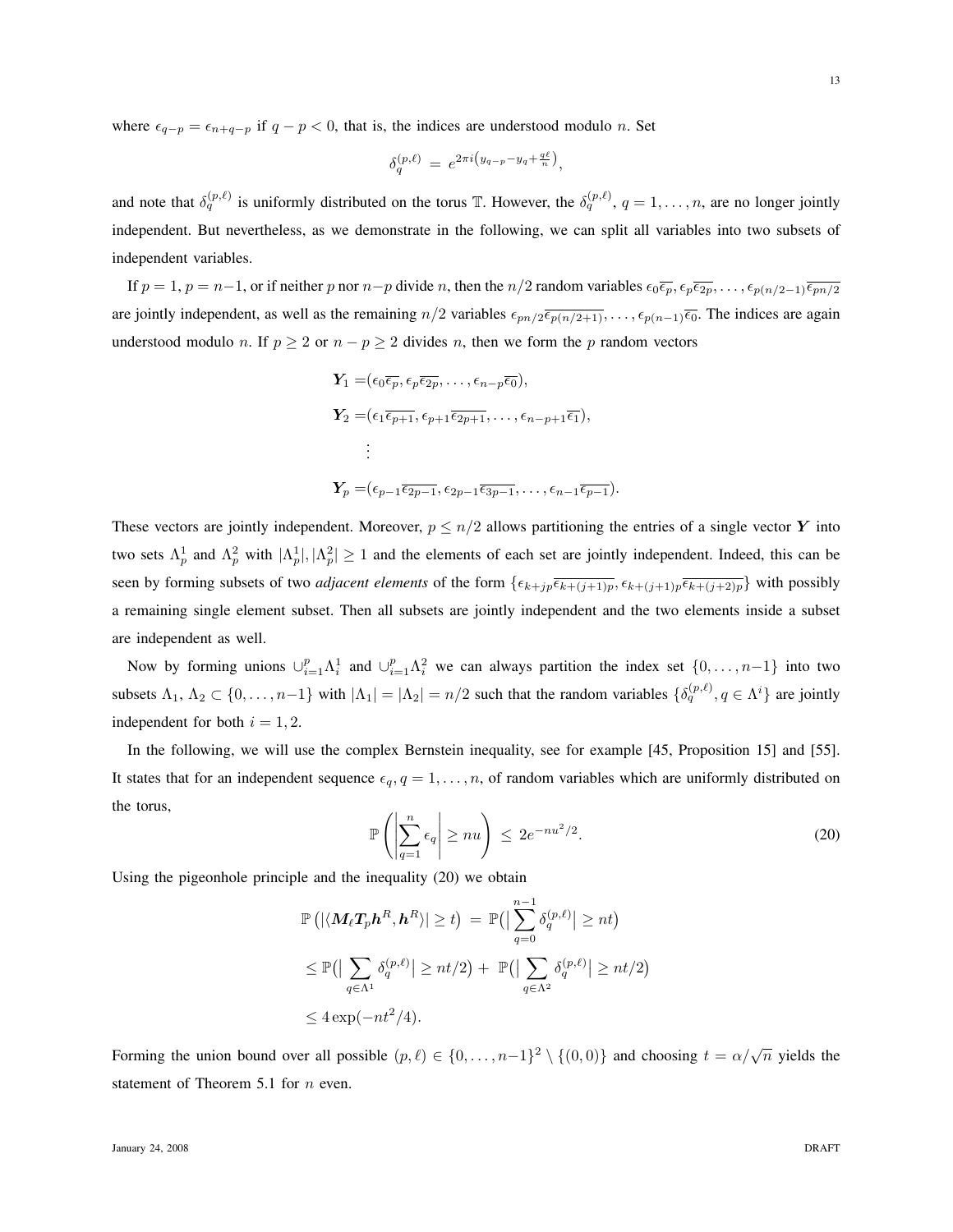The proof of Theorem 5.1 for  $n$  odd uses essentially the same technique as for  $n$  even, with the difference that the random variables  $\delta_k^{(m,\ell)}$  $\lambda_k^{(m,\ell)}$  are grouped into sets of unequal cardinality,  $|\Lambda^1| = (n-1)/2$  and  $|\Lambda^2| = (n+1)/2$ . For large *n* the probability tail bounds are nearly the same for *n* even (21) and *n* odd (19).

## *B. Proof of Theorem 2.2*

Part (a) follows directly from Theorem 3.1 and the coherence of  $\mathcal{G}h^A$  (18).

Part (b) follows from Theorem 3.1 and Theorem 5.1. In fact, the probability that the condition  $\mu < (2k-1)^{-1}$ of Theorem 3.1 does *not* hold for  $\mathcal{G}h^R$  is estimated by

$$
\mathbb{P}(\mu \ge (2k-1)^{-1}) \le 4n^2 \exp\left(-\frac{n}{4(2k-1)^2}\right).
$$

Requiring that the latter term is less than  $e^{-t}$  and solving for k gives (9).

# *C. Proof of Theorem 2.3*

Having established coherence results for  $\mathcal{G}h^A$  and  $\mathcal{G}h^R$  in Section V-A, Theorem 2.3 follows from Theorems 3.3 and 3.4 of Tropp [45] as shown below.

(a) Recall from (18) that the coherence for  $\mathcal{G}h^A$  satisfies  $\mu = n^{-1/2}$ . Next, observe that  $h^A$  unimodular implies that the columns of  $\mathcal{G}h^A$  form *n* orthonormal bases, and, hence,  $n = \|(\mathcal{G}h^A)^*\|_{2,2}^2 = \|\mathcal{G}h^A\|_{2,2}^2$ . Plugging this into condition (13) of Tropp's theorem with  $\delta = 1/2$  we require that

$$
\sqrt{144s} \sqrt{\frac{k \log(k/2+1)}{n}} + \frac{2k}{n} = e^{-1/4}/2.
$$

Solving for s yields (11). Applying Theorem 3.4, which requires  $s \ge 1$ , shows that condition (13) in Theorem 3.3 holds for  $A = \mathcal{G}h^A$  and we conclude that  $||A_\Lambda^* A_\Lambda - Id||_{2,2} \le 1/2$  with probability at least  $1 - (k/2)^{-s}$ .

Now let  $\delta = ||\boldsymbol{A}_{\Lambda}^*\boldsymbol{A}_{\Lambda} - \boldsymbol{Id}||_{2,2}$ . Then

- $\mathbb{P}(\text{BP does not recover } \Gamma \text{ from } \Gamma h^A)$
- $\leq$  P(BP does not recover  $\Gamma$  from  $\Gamma h^A$  | $\delta \leq 1/2$ )

$$
+ \mathbb{P}(\delta > 1/2).
$$

Thus by Theorem 3.4 we can lower bound the probability that recovery is successful by

$$
1 - ((k/2)^{-s} + 2n^2 \exp(-\frac{n}{8k})).
$$

Furthermore, observe that  $2n^2 \exp(-\frac{n}{8k}) \leq \epsilon$  under condition (10).

(b) Let  $\mu$  be the coherence associated with the random Gabor window  $h^R$ . Setting  $\alpha^2 = p \log n$  in Theorem 5.1 we obtain that the probability that  $\mu$  exceeds  $\sqrt{\frac{p \log n}{n}}$  is smaller than

$$
4n(n-1)\exp(-\alpha^2/4) \le 4n^{-p/4+2}
$$

.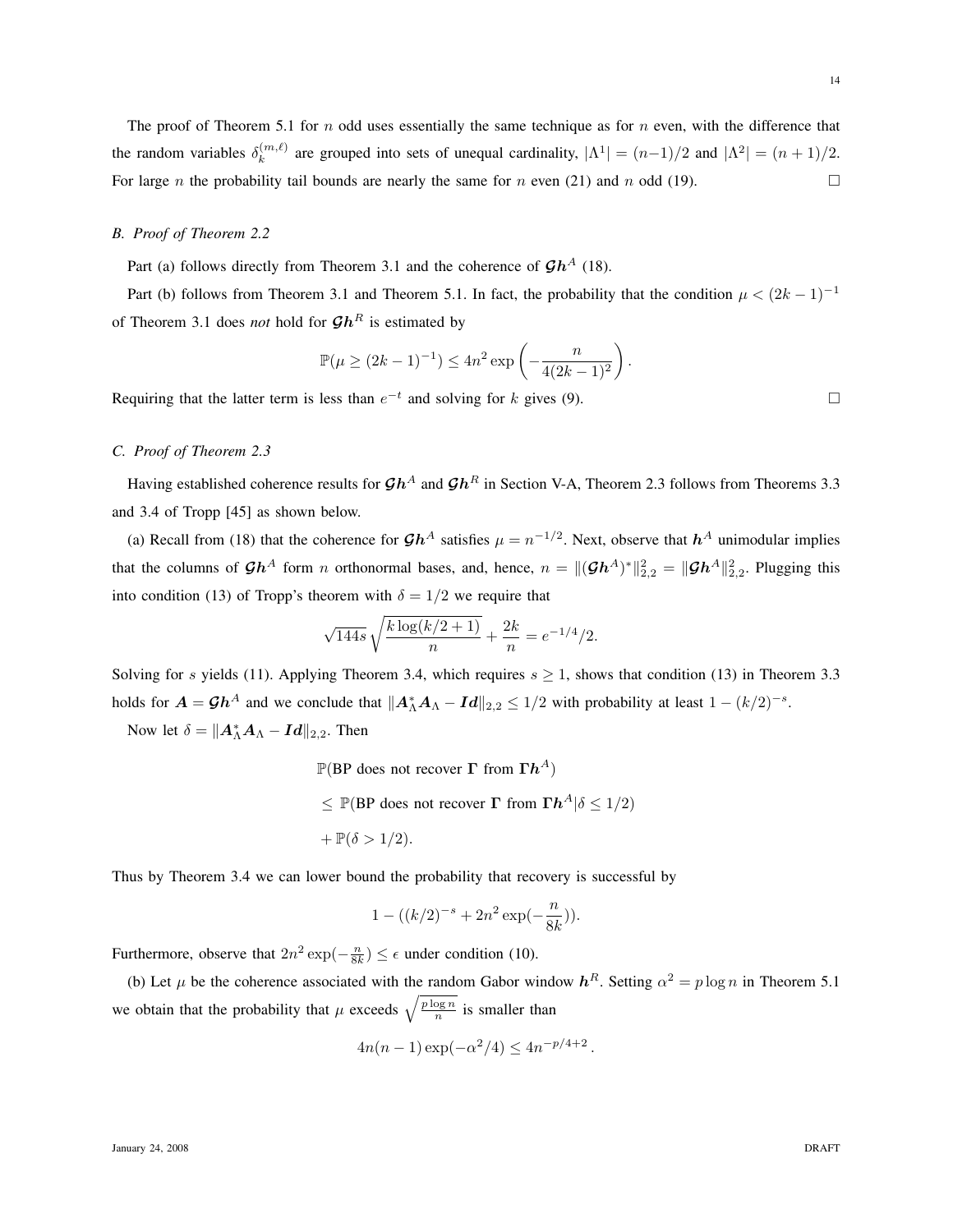Set  $\sigma = p/4 - 2$ , i.e.,  $p = 4(\sigma + 2)$ , and assume for the moment that  $\mu \leq \sqrt{\frac{p \log n}{n}}$ . Then condition (13) with  $\delta = 1/2$  of Theorem 3.4 is satisfied if

$$
\sqrt{144s}\sqrt{4(\sigma+2)\frac{k\log n}{n}} + \frac{2k}{n} = e^{-1/4}/2.
$$

Requiring  $s \ge 1$  yields condition (22). Invoking Theorem 3.4 we obtain that  $||A_\Lambda^* A_\Lambda - Id||_{2,2} \le 1/2$ ,  $A = (\mathcal{G}h^R)$ , with probability at least  $1 - (k/2)^{-s}$ .

Similarly to the proof of part (a), we estimate the probability of successful recovery by

$$
\mathbb{P}(\text{BP recovers } \Gamma \text{ from } \Gamma h^R)
$$
  
\n
$$
\geq 1 - \mathbb{P}(\text{BP fails}|\delta \leq 1/2 \& \mu^2 \leq \frac{p \log n}{n})
$$
  
\n
$$
-\mathbb{P}(\delta > 1/2 | \mu^2 \leq \frac{p \log n}{n}) - \mathbb{P}(\mu^2 > \frac{p \log n}{n})
$$

.

By Theorem 3.3, the probability that  $\Gamma$  can be reconstructed from  $\Gamma h^R$  by Basis Pursuit (3) exceeds

$$
1 - (2n^{2} \exp(-\frac{n}{8p \log(n)k}) + (k/2)^{-s} + 4n^{-\sigma}).
$$

Finally, observe that the term  $2n^2 \exp(-\frac{n}{p \log(n)k})$  is less than  $\epsilon$  provided

$$
k \le \frac{n}{32(\sigma+2)\log(n)\log(2n^2/\epsilon)}.
$$

# *D. Proof of Corollary 2.4*

Plancherel's theorem and  $\widehat{M_{\ell}T_p}h = T_{\ell}M_{n-p}\widehat{h} = \sigma M_{n-p}T_{\ell}\widehat{h}$  with  $|\sigma| = 1$  implies that the coherence remains the same under Fourier transform of the window, that is,

$$
\begin{aligned} \mu_h &= \sup_{(\ell,p)\neq (\ell',p')}|\langle M_\ell T_ph, M_{\ell'} T_{p'}h\rangle| \\ &= \sup_{(\ell,p)\neq (\ell',p')}|\langle \widehat{M_\ell T_p}h, \widehat{M_{\ell'} T_{p'}}h\rangle| \\ &= \sup_{(\ell,p)\neq (\ell',p')}|\langle M_{n-p} T_\ell \hat h, M_{n-p'} T_{\ell'} \hat h\rangle| \, = \, \mu_{\hat h}. \end{aligned}
$$

Since all of the results concerning the dictionary of time-frequency shift matrices stated above are based on the coherence this proves the claim.

## VI. MULTIPLE TEST VECTORS

In addition to the goal of recovering the operator  $\Gamma$  from the operator output caused by a single test signal, we may also consider using two or more test signals  $h_1, \ldots, h_r$  to identify Γ. In this case, the vector of concatenated observations  $\Gamma h_1, \ldots, \Gamma h_r$  is given as

$$
\begin{pmatrix} \Gamma h_1 \\ \vdots \\ \Gamma h_r \end{pmatrix} = \begin{pmatrix} \Psi_1 h_1 & \dots & \Psi_N h_1 \\ \vdots & & \vdots \\ \Psi_1 h_r & \dots & \Psi_N h_r \end{pmatrix} x = \begin{pmatrix} \Psi h_1 \\ \vdots \\ \Psi h_r \end{pmatrix} x,
$$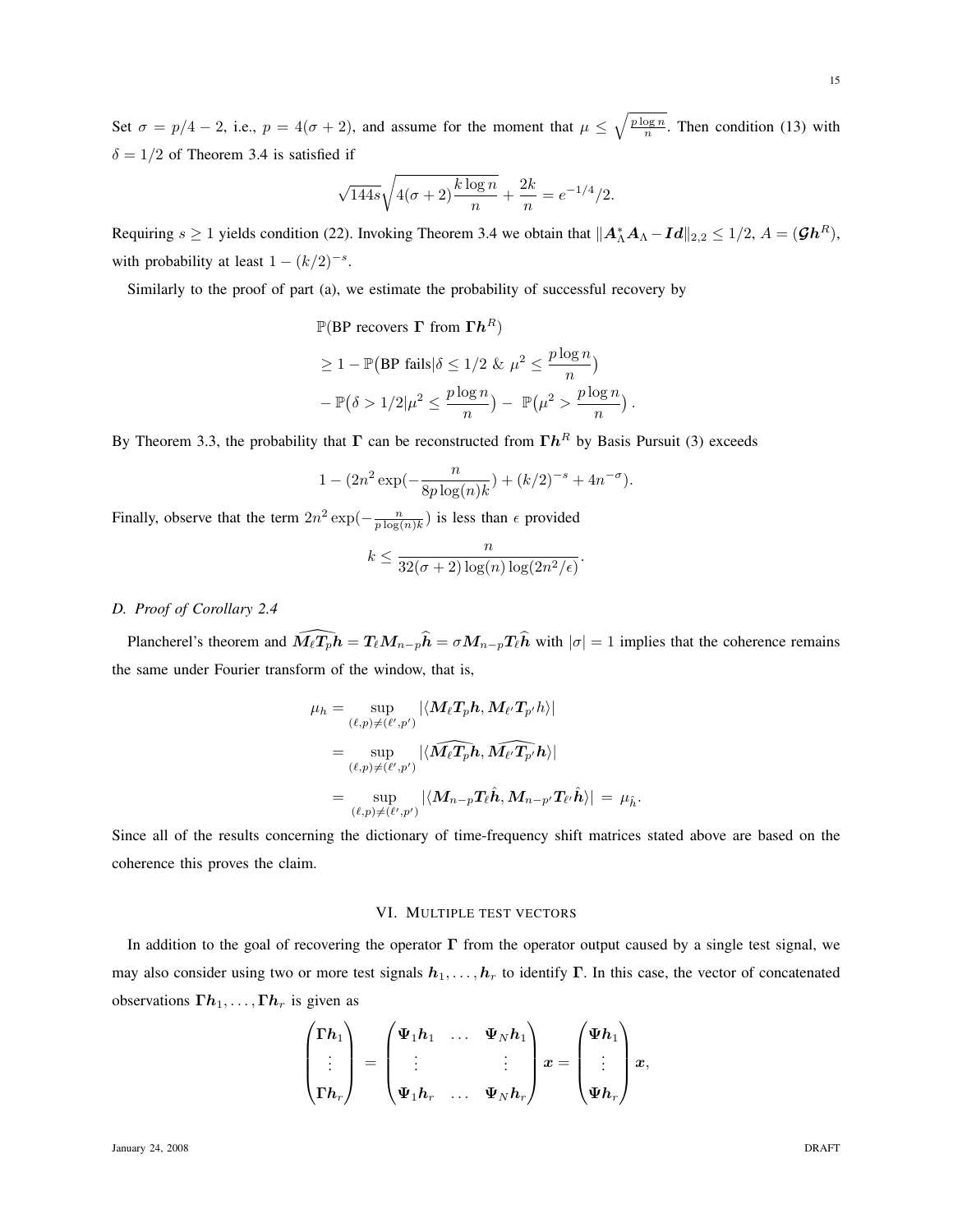and our sparse matrix identification task is again reduced to a sparse signal recovery problem. Although we will not pursue this task in depth here, we will make some remarks and state extensions of our results to this more general setting.

Intuitively, using several test vectors instead of a single one should increase the maximal sparsity k that allows for perfect reconstruction as more information can be exploited. However, it is only interesting to consider  $r < m$ since any operator  $\Gamma \in \mathbb{C}^{n \times m}$  can be characterized by its action on m basis vectors. The following lemma on coherence of concatenated measurement matrices suggests that the maximal recoverable sparsity does not decrease. Its proof is straightforward and therefore omitted.

*Lemma 6.1:* Let  $h_1, \ldots, h_r \in \mathbb{C}^m$  such that the matrices  $(\Psi h_j)$  have coherence  $\mu_j$ . Then the coherence  $\mu$  of the normalized concatenated matrix

$$
A_{h_1,\dots,h_r} = \frac{1}{\sqrt{r}} \begin{pmatrix} (\Psi h_1) \\ (\Psi h_2) \\ \vdots \\ (\Psi h_r) \end{pmatrix} = \frac{1}{\sqrt{r}} \begin{pmatrix} \Psi_1 h_1 & \dots & \Psi_N h_1 \\ \vdots & & \vdots \\ \Psi_1 h_r & \dots & \Psi_N h_r \end{pmatrix}
$$

satisfies  $\mu \leq \frac{1}{r}(\mu_1 + \mu_2 + \cdots + \mu_r) \leq \max_{j=1,\dots,r} \mu_j$ .

A straightforward extension of the proof of Theorem 5.1 yields the following result in the setting of time-frequency shifts and several randomly chosen  $h_j^R$ ,  $j = 1, \ldots, r$ .

*Theorem 6.2:* Let  $n \in \mathbb{N}$  be even and choose random windows  $h_j^R$ ,  $j = 1, \dots, r$ , with entries

$$
(\boldsymbol{h}_j^R)_q = \frac{1}{\sqrt{n}} \epsilon_{qj}, \quad q = 0, \dots, n-1,
$$

where the  $\epsilon_{qj}$  are independent and uniformly distributed on the torus  $\{z \in \mathbb{C}, |z| = 1\}$ . Let  $\mu$  be the coherence of the concatenated matrix

$$
\frac{1}{\sqrt{r}}\begin{pmatrix}(\boldsymbol{\mathcal{G}}\boldsymbol{h}_1^R) \\ \vdots \\ (\boldsymbol{\mathcal{G}}\boldsymbol{h}_r^R)\end{pmatrix}
$$

where G is defined in (6). Then for  $\alpha > 0$ 

$$
\mathbb{P}\left(\mu \ge \frac{\alpha}{\sqrt{rn}}\right) \le 4n(n-1)e^{-\alpha^2/4}.\tag{21}
$$

Similarly as in Theorem 2.2(b) we deduce that the condition

$$
k \le \frac{1}{4} \sqrt{\frac{rn}{2 \log n + \log 4 + t}}
$$

implies that Basis Pursuit (or Orthogonal Matching Pursuit) recovers all k-sparse  $\Gamma$  from  $\Gamma h_1^R,\ldots,\Gamma h_r^R$  with probability at least  $1 - e^{-t}$ . Hence, the maximal provable sparsity increases at least by a factor of  $\sqrt{r}$ .

Of course, we may as well apply Tropp's result based on random support sets and phases to arrive at a statement analogous to Theorem 2.3.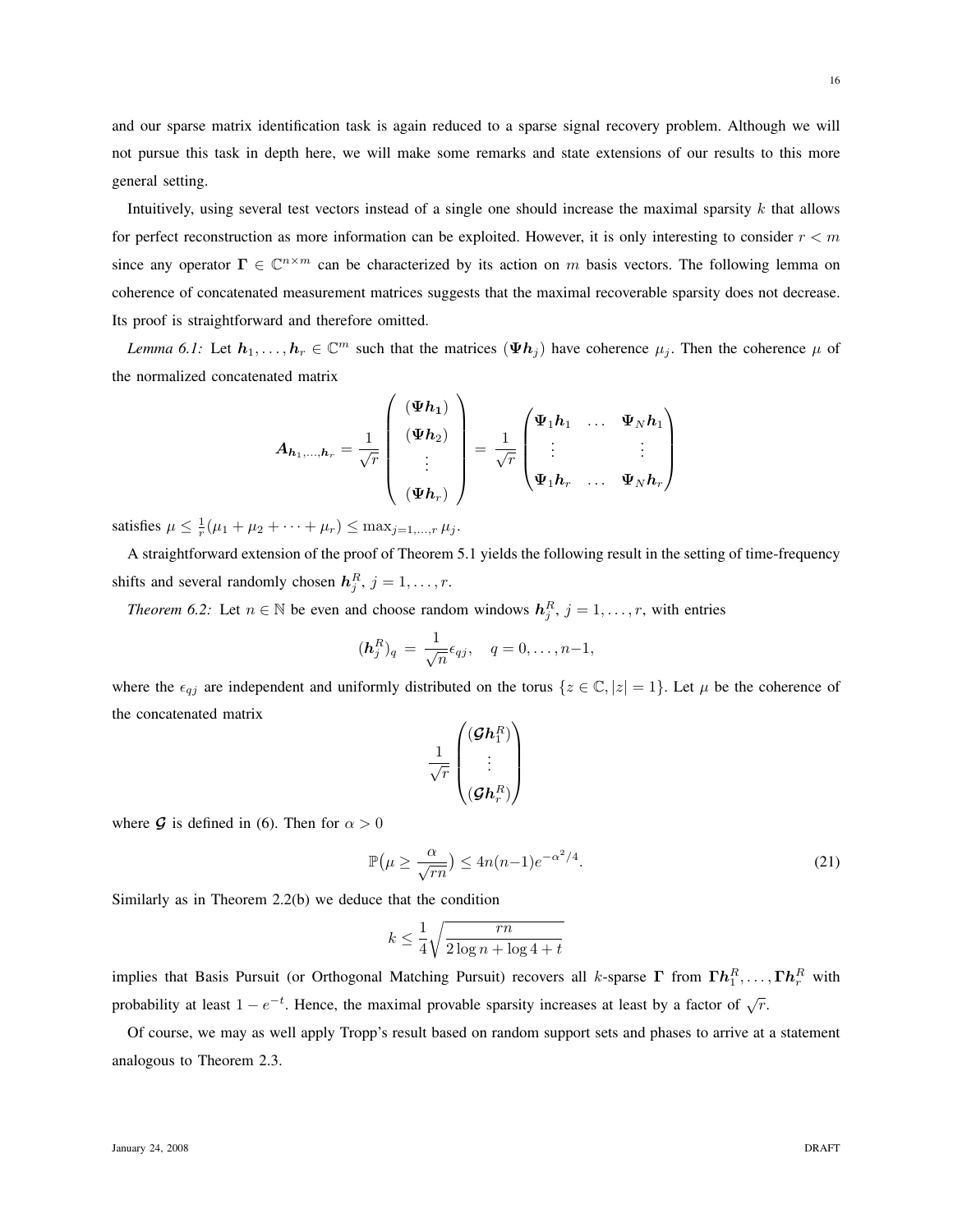*Theorem 6.3:* Let n be even and  $k \geq 3$  and let  $\Lambda$  be chosen uniformly at random among all subsets of  $\{0,\ldots,n-1\}^2$  of cardinality k. Suppose further that  $x \in \mathbb{C}^n$  has support  $\Lambda$  with random phases  $(\text{sgn}(x_{\ell p}))_{(\ell,p)\in\Lambda}$ that are independent and uniformly distributed on the torus  $\{z, |z| = 1\}$ . Let

$$
\boldsymbol{\Gamma} = \sum_{(\ell,p)\in \Lambda} x_{\ell p} \boldsymbol{M}_\ell \boldsymbol{T}_p.
$$

Choose r independent random windows  $h_1^R, \ldots, h_r^R$  according to (8). Assume

$$
k \le \frac{rn}{32(\sigma+2)\log n \log(2n^2/\epsilon)}
$$

for some  $\sigma > 0$  and

$$
s := \frac{1}{576(\sigma+2)} \left( e^{-1/4}/2 - \frac{2k}{n} \right)^2 \cdot \frac{rn}{k \log(k/2+1)} \ge 1.
$$
 (22)

Then with probability at least

$$
1 - (\epsilon + 4n^{-\sigma} + (k/2)^{-s})
$$

Basis Pursuit (3) recovers  $\boldsymbol{\Gamma}$  from  $\boldsymbol{\Gamma} \boldsymbol{h}_1^R, \ldots, \boldsymbol{\Gamma} \boldsymbol{h}_r^R$ .

Roughly speaking, with the chosen probabilistic model on the sparse coefficient vector  $x$ , the provable maximal sparsity k that allows for recovery, increases by a factor of  $r$  when taking  $r$  test vectors instead of only one. This fact is illustrated in Figure 5 in Section VII.

## VII. NUMERICAL RESULTS

Theorem 2.3 can be tested empirically for various values of n by trying a number of sparsity levels  $k$  and recording the fraction of times (3) recovers the true  $k$ -sparse coefficient vector  $x$ .

But before doing so, we illustrate in Figure 1 the recovery method for matrices which have a sparse representation in the dictionary of time–frequency shift matrices as considered in Theorem 2.3. A 7-sparse coefficient vector  $x$ in the time-frequency plane is chosen and reconstructed from  $\Gamma h^A = \sum_{\ell,p} x_{\ell p} M_\ell T_p h^A$  by Basis Pursuit. As comparison, x is reconstructed by a traditional reconstruction by  $\ell_2$ -minimization,

$$
\min \|x\|_2 \text{ subject to } (\Psi h^A)x = \Gamma h^A. \tag{23}
$$

For the Alltop window  $h^A$  in (7) we consider the values of n prime from 11 to 59, for the random window  $h^R$ in equation (8) we consider the values of n prime from 11 to 59 as well as  $n = 10 + 4j$  for  $j = 0, 1, \ldots, 12$ . Each empirical test consists of generating a random k-sparse  $x \in \mathbb{C}^{n^2}$  with non-zero entries  $x_q = r_q \exp(2\pi i \theta_q)$ , with  $r_q$  drawn independently from the Gaussian  $N(0, 1)$  distribution, and  $\theta_q$  drawn independently and uniformly from  $[0, 1)$ .

For each value of n, 1000 tests are computed per value of  $k = 1, 2, \ldots, n-1$ . A test is considered successful if Basis Pursuit (3) recovers all components of the coefficient vector x with  $10^{-10}$  error tolerance. The successful recovery of x, and, hence, of  $\Gamma$  from  $\Gamma h^A$  or  $\Gamma h^R$  is recorded in  $Y_k^n$  as a 1, and failure to recover as a 0. Following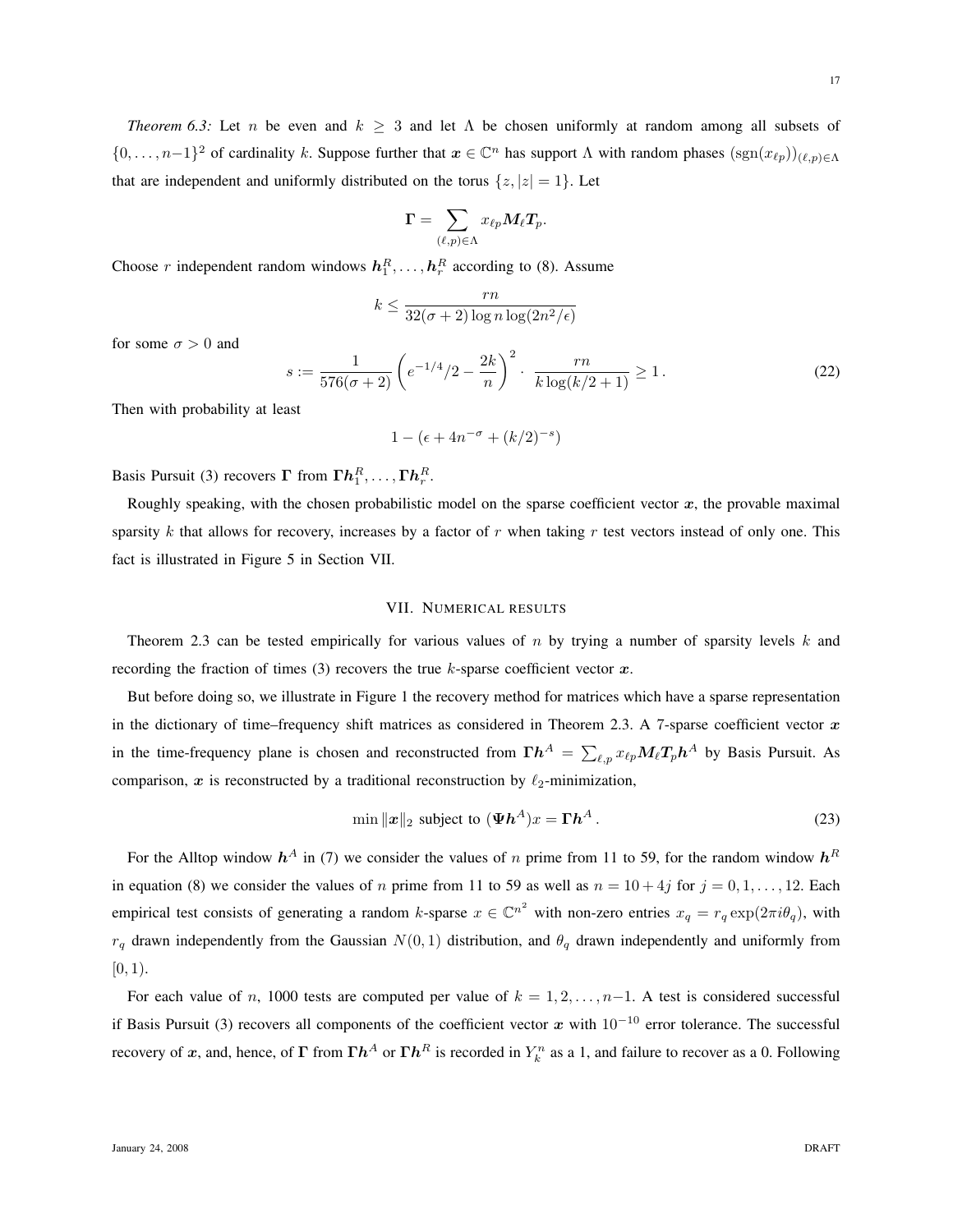

Fig. 1. (a) Original 7-sparse coefficient vector ( $n = 59$ ) in the time-frequency plane. (b) Reconstruction by Basis Pursuit using the Alltop window  $h^A$ . (c) For comparison, the reconstruction by traditional  $\ell_2$ -minimization (23).

the empirical examination of phase transitions in [23], we approximate the observed probability distribution by fitting the mean response of  $Y_k^n$  using the logistic regression model, [57],

$$
E(Y_k^n) = \frac{\exp(\beta_0(n) + \beta_1(n)k)}{1 + \exp(\beta_0(n) + \beta_1(n)k)}.
$$
\n(24)

For illustration purposes, the fitted response for windows  $h^A$  with  $n = 43$  and  $h^R$  with  $n = 30$  is shown in Figure 2 along with the mean response of  $Y_k^n$ .

The phase transition behaviors are often observed through the fractional sparsity ratio  $k/n$ , and the matrix so-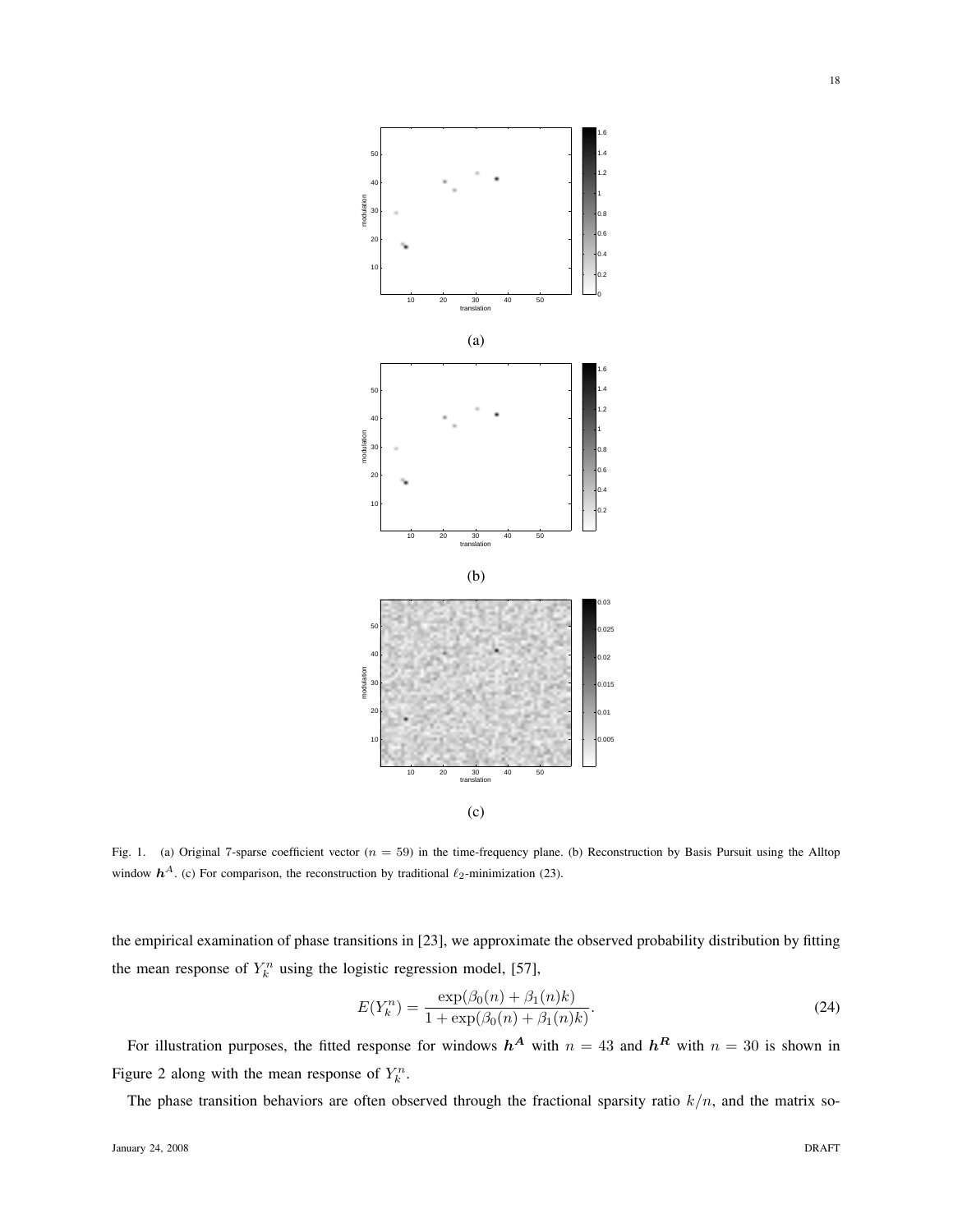

Fig. 2. Empirical verification of Theorem 2.3 without noise. For the random window  $h^R$  with  $n = 30$  the mean response of  $Y_k^n$  (dash-dot) and fitted logistic regression model  $E(Y_k^n)$ , (solid), plotted against the fractional sparsity  $k/n$ . For the Alltop window  $h^A$  with  $n = 43$  the mean response of  $Y_k^n$  (dot) and fitted logistic regression model  $E(Y_k^n)$ , (dash), plotted against the fractional sparsity  $k/n$ .

called undersampling rate  $n/N$ , here  $1/n$  for  $\mathcal{G}h^A$  and  $\mathcal{G}h^R$  [18]. Contours of the fitted logistic regression models for time-frequency shift dictionaries with identifiers  $h^A$  and  $h^R$  are shown in Figure 3 (a) and (b) respectively. To facilitate a quantitative inspection of the contours in Figure 3 and the theoretical results of [18] we overlay the contours in Figure 3 with the level curve for 93% success rate (dash) and  $1/(2 \log n)$  (solid). The curve  $1/(2 \log n)$ is known to be the threshold for overwhelming probability of successful recovery in the case of Gaussian random matrices for large n [18]. It is observed in Figure 3 that the curve  $1/(2 \log n)$  remains below the 93% success rate level curve, indicating consistence of the empirical results with the phase transition  $1/(2 \log n)$  conjectured for the class of time-frequency shift matrices applied to identifiers  $h^A$  and  $h^R$ . Moreover, the curve  $1/(2 \log n)$ increasingly falls below the  $93\%$  success rate level curve as n increases, indicating improved agreement in the large n limit. Note that this conjectured phase transition  $1/(2 \log n)$  is larger than that proven in the main Theorem 2.3, both in order (as  $u = 0$  here), as well as in the constant.

As stated earlier, in practice the measurements  $\Gamma h$  are observed with noise and although  $\Gamma$  can be well approximated by a k-sparse representation, it is rarely strictly k-sparse. For both of these reasons, the recovery algorithm (3) is not often used in practice, rather (4) is used to allow for an inexact fit of the measurements.

In Figure 4 we empirically test Theorem 2.3 using (4) rather than (3) for the reconstruction algorithm. We choose the same values of  $k$  and  $n$ , and the same number of tests were performed as for Figure 3. The non-zero entries in  $x$  are also selected from the same distribution as was used to generate Figure 3. Additive noise is simulated at a level of 25 dB signal to noise ratio; that is,  $\eta$  is added to Γh with the entries in  $\eta$  drawn independently from the Gaussian  $N(0, 1)$  and  $\eta$  is normalized to  $\|\eta\|_2 = \|\Gamma h\|_2 \cdot 10^{-5/4}$ .

Unlike the solution of (3) for which the exact solution can be exactly  $k$ -sparse, and for which numerical algorithms can compute approximations of arbitrary precision, the solution of (4) from noisy measurements will not recover the solution exactly. For our numerical experiments involving noisy measurements, the vector x associated with  $\Gamma$ resulting from the solution of (4) is only considered to have been successfully recovered if the largest  $k$  entries of

19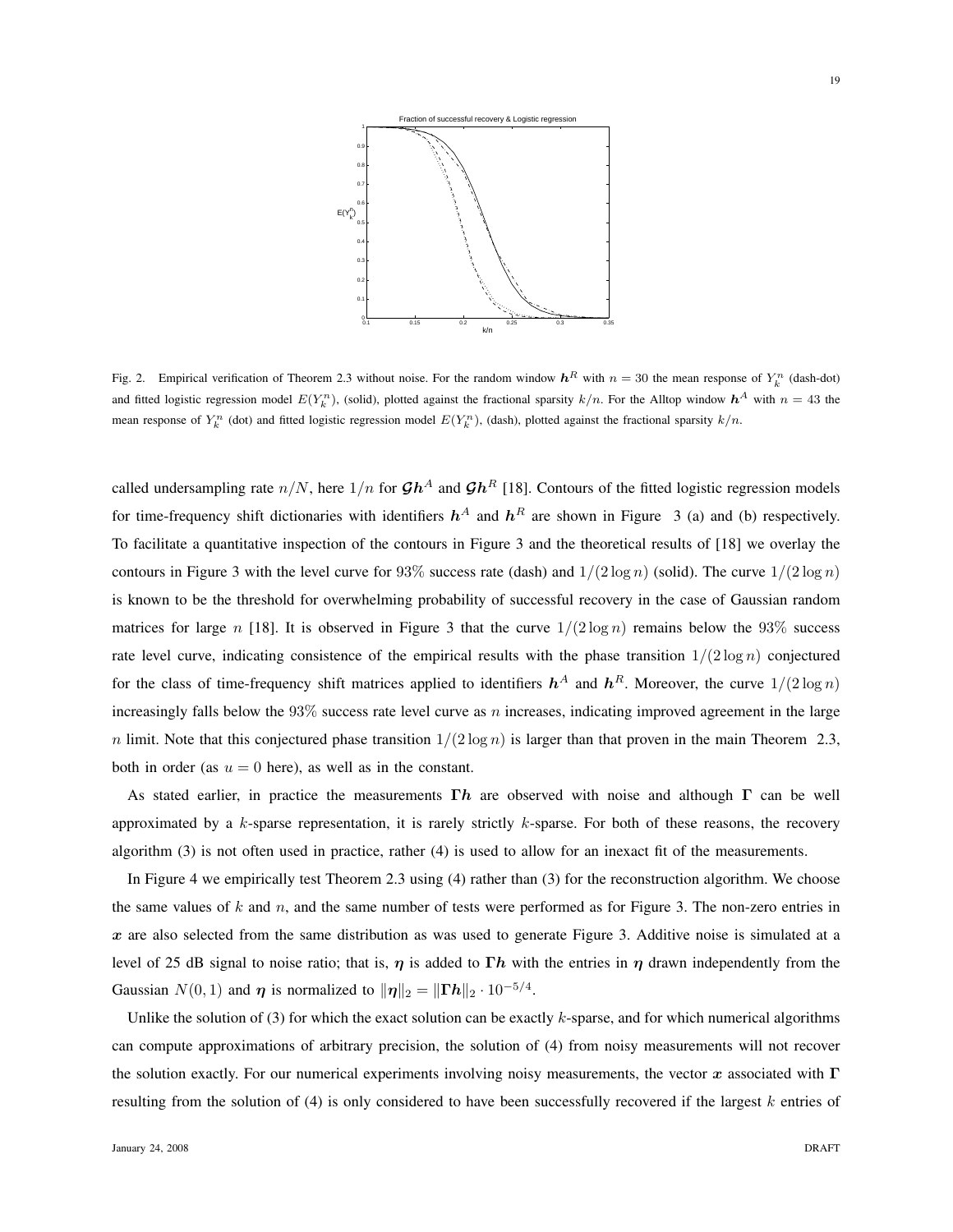

Fig. 3. Empirical verification of Theorem 2.3 for  $h^A$  (a) and  $h^R$  (b) without noise. Contours of the fitted logistic regression model (gray), the 93% success rate contour (dashed), and  $1/(2 \log n)$  (solid). Figure 2 shows vertical slices for  $1/43$  (a) and  $1/30$  (b).



Fig. 4. Empirical verification of Theorem 2.3 for  $h^A$  (a) and  $h^R$  (b) in the noisy setting, with (3) replaced by (4) and additive noise of 25 dB signal to noise ratio. Contours of the fitted logistic regression model (gray), the 93% success rate contour (dash), and  $1/(2 \log n)$  (solid).

the recovered  $x'$  have the same support set  $\Lambda$  as  $x$ . Alternative metrics of successful recovery, such as  $\ell^2$  error or Signal to Noise Ratio (SNR), are less demanding than requiring a match of the support set; moreover, the support set metric was previously examined in this setting by Wainwright [53] and following this convention allows for a more direct comparison. The inequality fit parameter  $\epsilon$  in (4) is selected to be at the noise level  $10^{-5/4}$ .

As in the noiseless setting, we approximate the probability distribution of the empirical observations  $Y_k^n$  using the logistic regression model (24). Contours of the fitted logistic regression models for time-frequency shift dictionaries with identifiers  $h^A$  and  $h^R$  are shown in Figure 4 (a) and (b) respectively. Overlaying these contours is the level curve for 93% success rate (dash) and  $1/(2 \log n)$  (solid). Unlike the noiseless case (3), it was shown that the threshold for overwhelming probability of successful recovery in the case of Gaussian random  $n \times n^2$  matrices with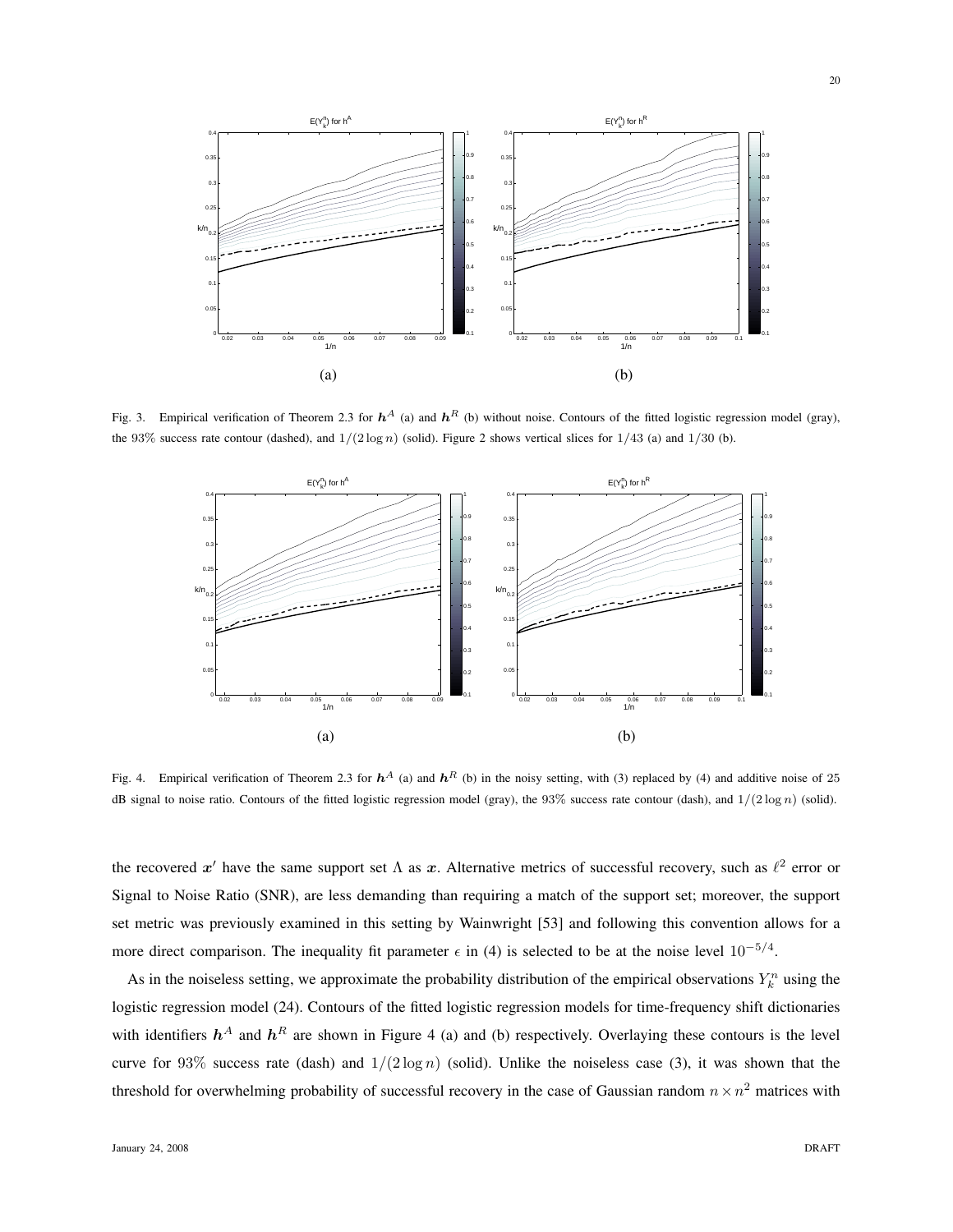

Fig. 5. Empirical verification of Theorem 6.3 without noise. For the random windows  $\mathbf{h}_1^R$ ,  $\mathbf{h}_2^R$ ,  $\mathbf{h}_3^R$  with  $n = 30$  the fraction of successful recovery based on  $\mathcal{G}\bm{h}_1^R$  (dash-dot),  $\mathcal{G}\bm{h}_1^R$  and  $\mathcal{G}\bm{h}_2^R$  (solid), and  $\mathcal{G}\bm{h}_1^R$ ,  $\mathcal{G}\bm{h}_2^R$  and  $\mathcal{G}\bm{h}_3^R$  (dash) test vectors.

noise using (4) is  $1/(4 \log n)$ , [53]; however, we observe in Figure 4 that  $1/(2 \log n)$  fits the empirical data better in this instance. As Wainwright considered the Gaussian setting, this empirical observation for the Gabor system does not contradict results in [53], but the difference is noteworthy.

In Figure 5 we illustrate the performance of Basis Pursuit when using multiple test signals as discussed in Section VI, in particular in Theorem 6.3. Figure 5 was obtained using the same procedure that provided Figure 2.

#### **REFERENCES**

- [1] P. Georgiev and A. Ralescu, "Clustering on subspaces and sparse representation of signals," *Circuits and Systems*, vol. 2, pp. 1843–1846, 2005.
- [2] M. Herman and T. Strohmer, "High resolution radar via compressed sensing," *Preprint*, 2007.
- [3] W. Kozek and G. Pfander, "Identification of operators with bandlimited symbols," *SIAM J. Math. Anal.*, vol. 37, no. 3, pp. 867–888, 2006.
- [4] J. Parsons, D. Demery, and A. Turkmani, "Sounding techniques for wideband mobile radio channels: a review," *IEE Proceedings-1*, vol. 138, no. 5, pp. 437–446, 1991.
- [5] G. Pfander and D. Walnut, "Measurement of time–variant channels," *IEEE Trans. Info. Theory*, vol. 52, no. 11, pp. 4808–4820, 2006.
- [6] M. Skolnik, *Introduction to Radar Systems*. New York: McGraw-Hill Book Company, 1980.
- [7] L. M. Correia, *Wireless Flexible Personalized Communications*. New York, NY, USA: John Wiley & Sons, Inc., 2001.
- [8] N. Grip and G. Pfander, "A discrete model for the efficient analysis of time-varying narrowband communication channels," *Multidim Syst Sign P*, to appear.
- [9] M. Pätzold, Mobile Fading Channels: Modelling,Analysis and Simulation. New York, NY, USA: John Wiley & Sons, Inc., 2001.
- [10] D. Middleton, "Channel modeling and threshold signal processing in underwater acoustics: An analytical overview," *IEEE J. Oceanic Eng.*, vol. 12, no. 1, pp. 4–28, 1987.
- [11] M. Stojanovic, *Underwater Acoustic Communications*. John Wiley & Sons, 1999, vol. 22, pp. 688–698.
- [12] P. Bello, "Characterization of randomly time-variant linear channels," *IEEE Trans. Commun.*, vol. 11, pp. 360–393, 1963.
- [13] I. Cavdar, "Performance analysis in non-Rayleigh and non-Rician communication channels," *Computers & Electrical Engineering*, vol. 28.
- [14] M. Cetin and B. Sadler, "Semi–blind sparse channel estimation with constant modulus symbols," in *Proc. IEEE ICASSP 05*, vol. 3, Atlanta (GA), 2005, pp. iii/561– iii/564.
- [15] S. Cotter and B. Rao, "Sparse channel estimation via matching pursuit with applications to equalization," *IEEE Trans. on Comm.*, vol. 50, no. 3, pp. 374–377, 2002.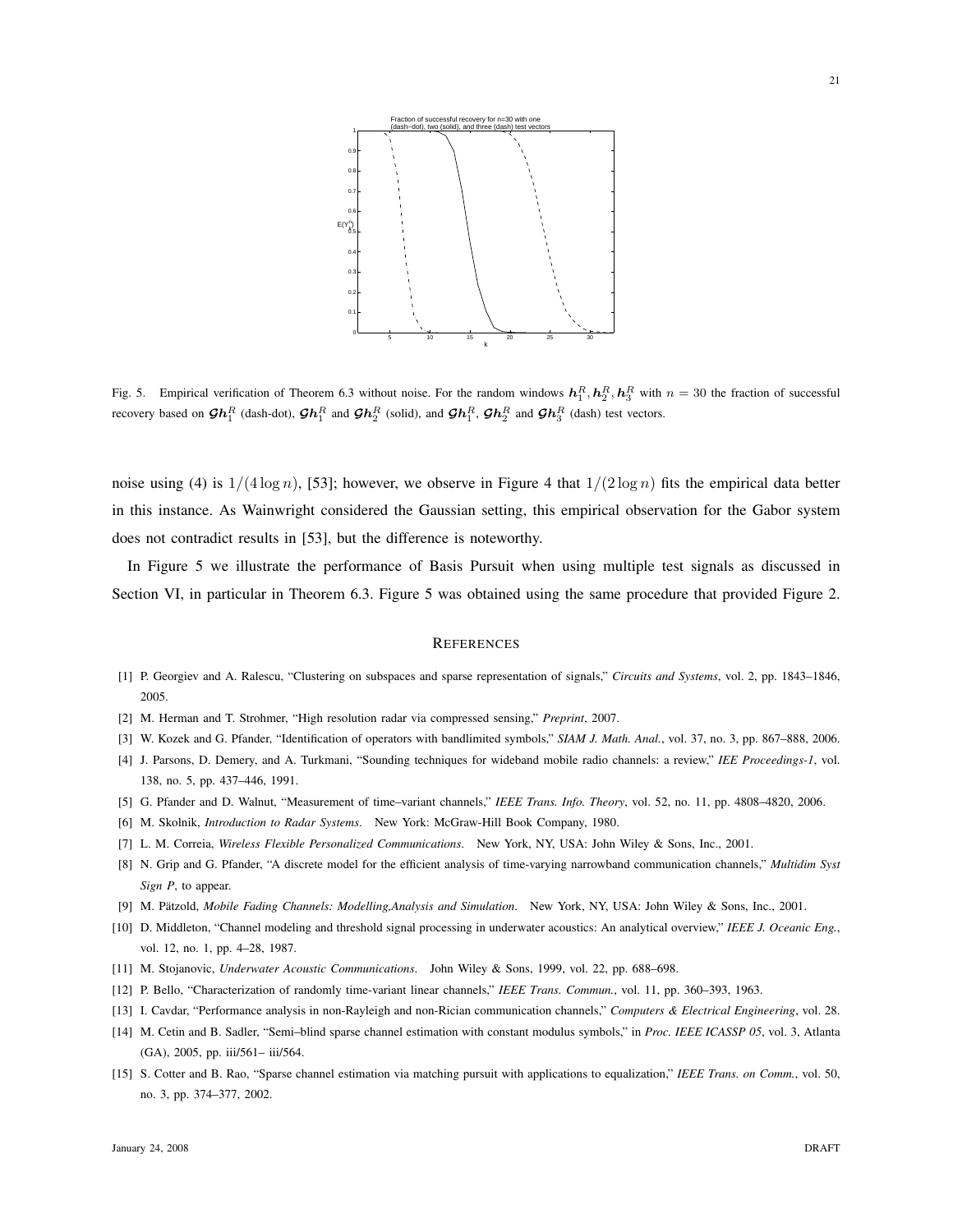22

- [16] D. Han, S.-P. Kim, and J. Principe, "Sparse channel estimation with regularization method using convolution inequality for entropy," in *Proc. IJCNN'05, International Joint Conf. on Neural Networks*, vol. 4, August 2005, pp. 2359–2362.
- [17] S. Sanyal, S. Kukreja, E. Perreault, and D. Westwick, "Identification of linear time varying systems using basis pursuit," in *Proceedings of the IEEE EMBS 2005*.
- [18] D. L. Donoho and J. Tanner, "Counting faces of randomly-projected polytopes when the projection radically lowers dimension," *Preprint*, 2006.
- [19] O. Christensen, *An introduction to frames and Riesz bases*, ser. Applied and Numerical Harmonic Analysis. Boston, MA: Birkhauser ¨ Boston Inc., 2003.
- [20] K. Gröchenig, *Foundations of Time-Frequency Analysis*, ser. Applied and Numerical Harmonic Analysis. Boston, MA: Birkhäuser, 2001.
- [21] J. Lawrence, G. Pfander, and D. Walnut, "Linear independence of Gabor systems in finite dimensional vector spaces," *J. Fourier Anal. Appl.*, vol. 11, no. 6, pp. 715–726, 2005.
- [22] S. Boyd and L. Vandenberghe, *Convex Optimization.* Cambridge Univ. Press, 2004.
- [23] D. Donoho and Y. Tsaig, "Fast solution of l1-norm minimization problems when the solution may be sparse," *Preprint*, 2006.
- [24] S. Kim, K. Ksh, M. Lustig, S. Boyd, and D. Gorinevsky, "A method for large-scale 11-regularized least squares problems with applications in signal processing and statistics," *Preprint*, 2007.
- [25] A. Gilbert and J. Tropp, "Signal recovery from random measurements via orthogonal matching pursuit," *IEEE Trans. Inform. Theory*, to appear.
- [26] S. Kunis and H. Rauhut, "Random sampling of sparse trigonometric polynomials II orthogonal matching pursuit versus basis pursuit," *Found. Comput. Math.*, to appear.
- [27] J. Tropp, "Greed is good: Algorithmic results for sparse approximation," *IEEE Trans. Inf. Theory*, vol. 50, no. 10, pp. 2231–2242, 2004.
- [28] D. Donoho, I. Drori, J.-L. Starck, and Y. Tsaig, "Sparse solution of underdetermined linear equations by stagewise orthogonal matching pursuit," *Preprint*, 2006.
- [29] M. Akcakaya and V. Tarokh, "Performance bounds on sparse representations using redundant frames," *Preprint*, 2007.
- [30] R. Baraniuk, M. Davenport, R. DeVore, and M. Wakin, "A simple proof of the restricted isometry property for random matrices," *Constr. Approx.*, to appear.
- [31] E. Candès and T. Tao, "Near optimal signal recovery from random projections: universal encoding strategies?" *IEEE Trans. Inf. Theory*, vol. 52, no. 12, pp. 5406–5425, 2006.
- [32] D. Donoho, "Compressed sensing," *IEEE Trans. Inf. Theory*, vol. 52, no. 4, pp. 1289–1306, 2006.
- [33] H. Rauhut, K. Schnass, and P. Vandergheynst, "Compressed sensing and redundant dictionaries," *IEEE Trans. Inform. Theory*, to appear.
- [34] D. Donoho and J. Tanner, "Sparse nonnegative solutions of underdetermined linear equations by linear programming," *Proc. Nat. Acad. Sci.*, vol. 102, no. 27, pp. 9446–9451, 2005.
- [35] D. L. Donoho, "Neighborly polytopes and sparse solutions of underdetermined linear equations," *Preprint*, 2005.
- [36] ——, "High-dimensional centrally symmetric polytopes with neighborliness proportional to dimension," *Discrete Comput. Geom.*, vol. 35, no. 4, pp. 617–652, 2006.
- [37] D. L. Donoho and J. Tanner, "Neighborliness of randomly projected simplices in high dimensions," *Proc. Natl. Acad. Sci. USA*, vol. 102, no. 27, pp. 9452–9457, 2005.
- [38] F. Krahmer, G. Pfander, and P. Rashkov, "Uncertainty in time-frequency representations on finite Abelian groups," *Appl. Comput. Harmon. Anal.*, to appear.
- [39] ——, "Support size conditions for time-frequency representations on finite Abelian groups," *Technical Report 13, Jacobs University Bremen*, 2007.
- [40] W. O. Alltop, "Complex sequences with low periodic correlations," *IEEE Trans. Inf. Theory*, vol. 26, no. 3, pp. 350–354, 1980.
- [41] T. Strohmer and R. W. Heath, "Grassmannian frames with applications to coding and communication." *Appl. Comput. Harmon. Anal.*, vol. 14, no. 3, pp. 257–275, 2003.
- [42] D. L. Donoho, M. Elad, and V. N. Temlyakov, "Stable recovery of sparse overcomplete representations in the presence of noise," *IEEE Trans. Inf. Theory*, vol. 52, no. 1, pp. 6–18, 2006.
- [43] R. Gribonval and P. Vandergheynst, "On the exponential convergence of matching pursuits in quasi-incoherent dictionaries," *IEEE Trans. Inform. Theory*, vol. 52, no. 1, pp. 255–261, 2006.